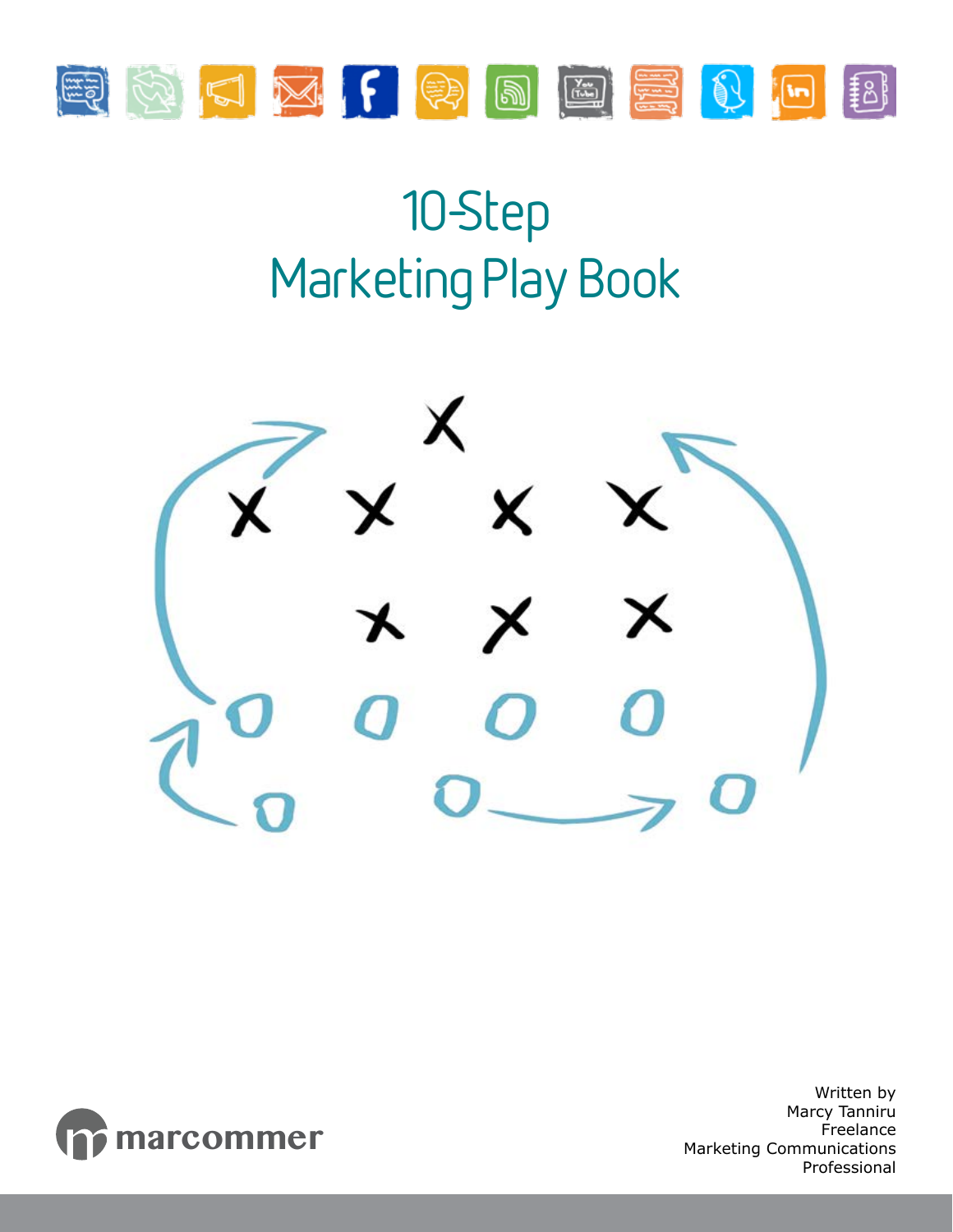

### **About the Marketing Playbook**

The Marketing Playbook presents an actionable marketing methodology in the form of a 10-step program. Each step acts as the foundation for what follows. What is presented within these 28 pages is the basic framework I use to develop the customized marketing programs for my clients.

The templates and charts used throughout the Marketing Playbook have been assembled from proven marketing architectures (typically modified) that were created by well-known marketing experts, as well as my own methods, developed from my 15+ years of marketing for Fortune 500 businesses.

The Marketing Playbook offers a complete set of worksheets to help small- and medium-size businesses created a sustainable, actionable, strategic marketing program, from branding through tactical planning.

For a free consultation regarding how this 10-step Marketing Playbook can work for you, contact Marcy Tanniru at marcy@ marcommer.com or 832-302-4101.

> The Marcommer LLC Marcy Tanniru, Owner www.marcommer.com marcy@marcommer.com +1-832-302-4101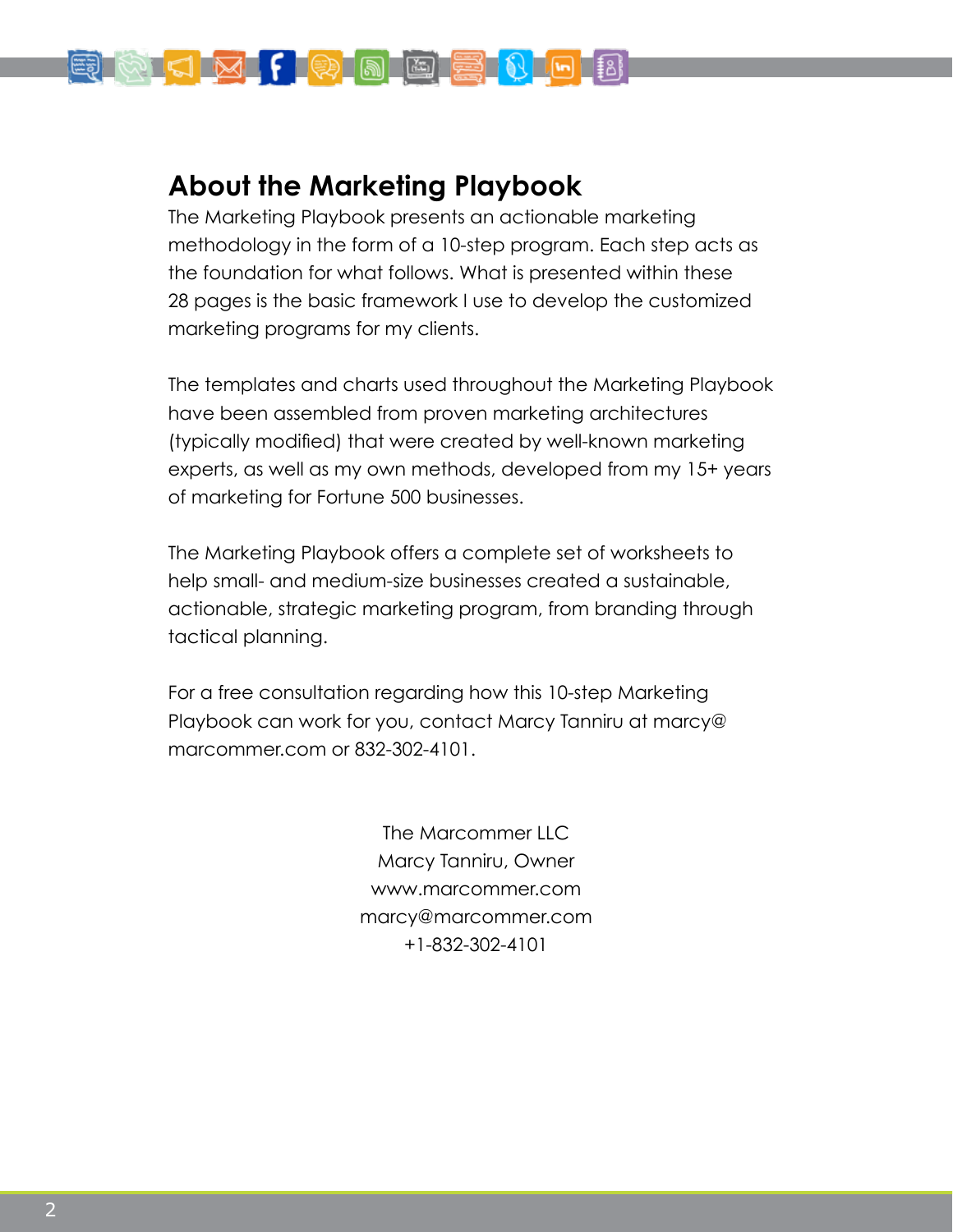## **Table of Contents**

| <b>Pre-Game</b>   |
|-------------------|
| <b>Step One</b>   |
| <b>Step Two</b>   |
| <b>Step Three</b> |
| <b>Step Four</b>  |
| <b>Step Five</b>  |
| <b>Step Six</b>   |
| <b>Step Seven</b> |
| <b>Step Eight</b> |
| <b>Step Nine</b>  |
| <b>Step Ten</b>   |

SCOFFC PORT SCOR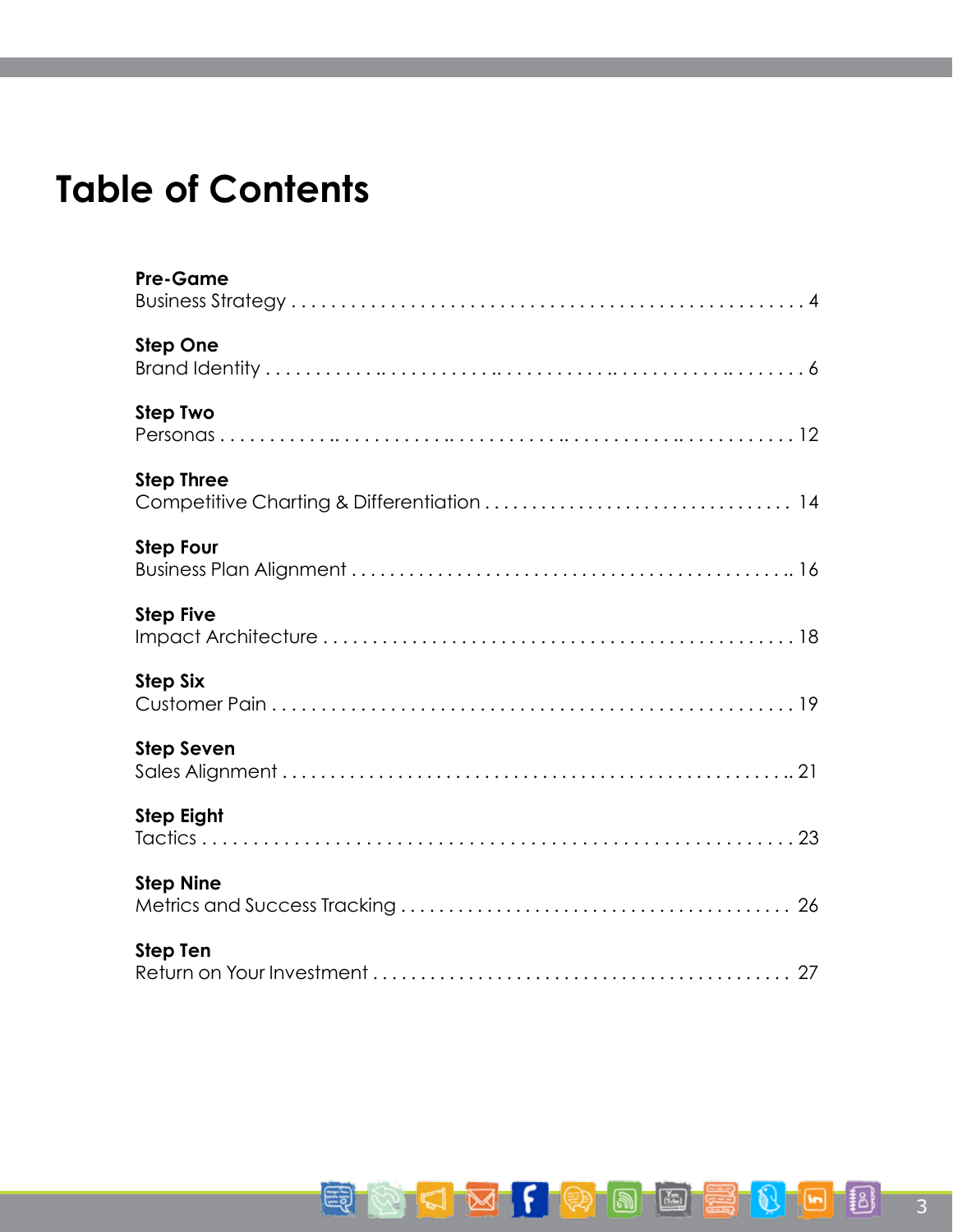

## **Pre-Game**

### **Initial Goals**

What are you hoping to achieve by creating a marketing program?

### **Description of Business Strategy**

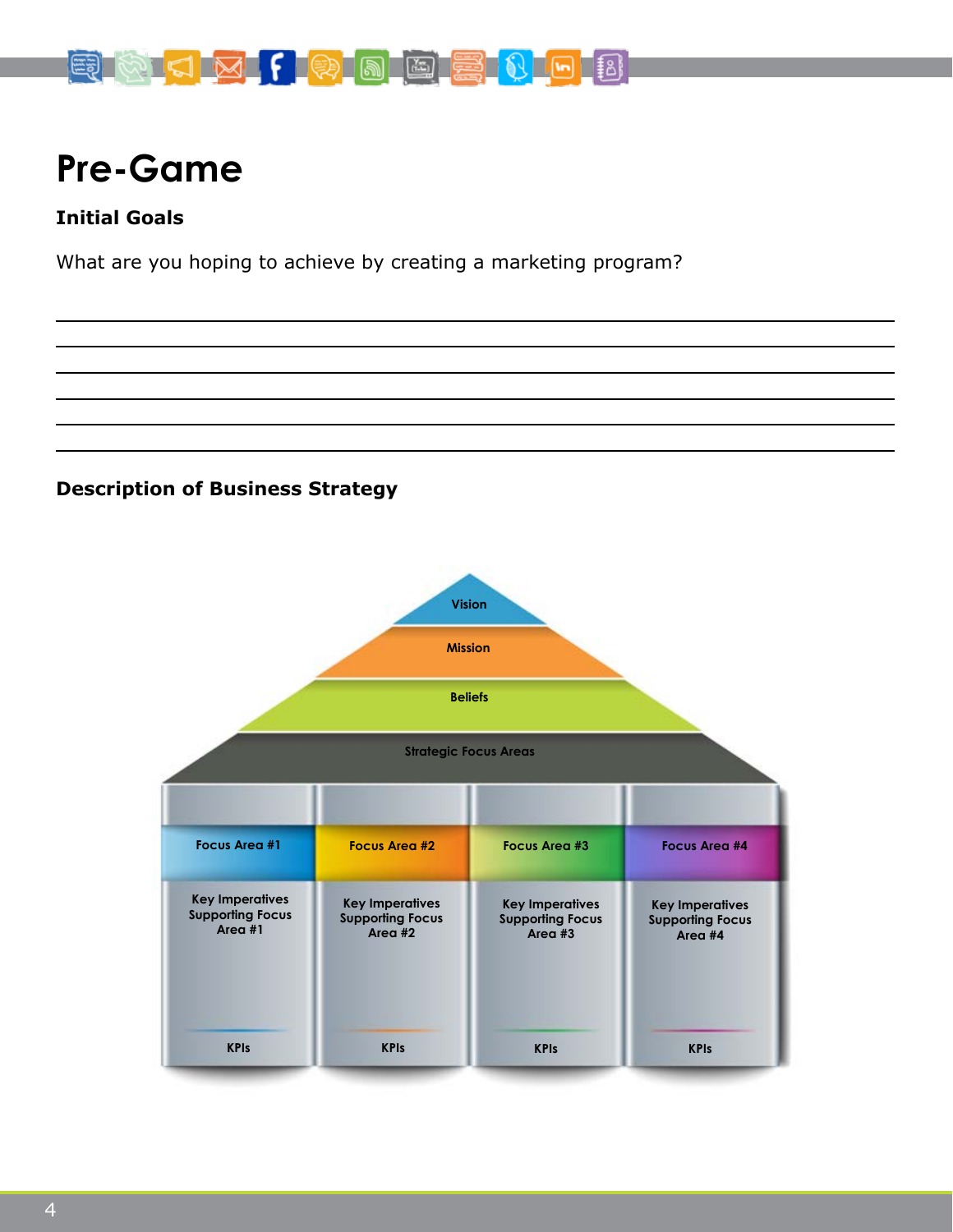### **Business Strategy Worksheet**

Vision (The goal of the brand)

Mission (The rallying cry -- the expression of what a company does)

Beliefs (Foundational pillars of the brand that define how the mission is achieved)

| <b>Strategic Focus Areas</b> |             |    |    |  |
|------------------------------|-------------|----|----|--|
| $ 1$ .                       | $\boxed{2}$ | 3. | 4. |  |
|                              |             |    |    |  |
|                              |             |    |    |  |
|                              |             |    |    |  |
|                              |             |    |    |  |

Key Performance Indicators

ß)

岡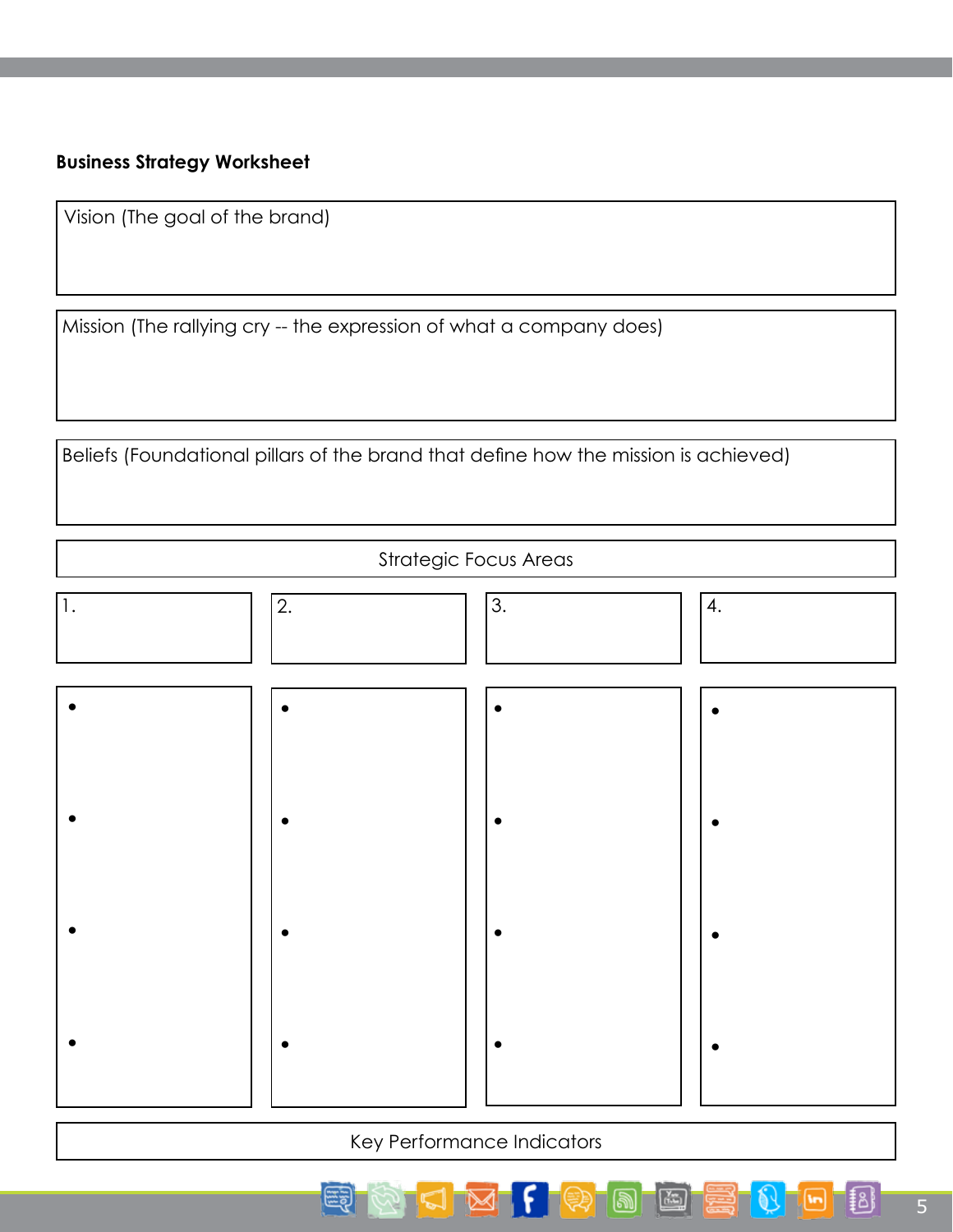

## **STEP ONE: Brand Identity**

Your brand identity encompasses everything that your company is and believes it. It's what makes customers remember you. It is intangible. It lives in your head, your employees heads, and your customers heads. It is how you think and feel. And it is a tremendously valuable asset to a business, which is why this Marketing Playbook dedicates many pages to the development of your brand identity.

We're using a branding architecture that is based the Brand Identity Model of The Blake Project (www.theblakeproject.com), which is an adaptation of Jean-Noel Kapferer's "Brand Identity Prism."

### **Capabilities**

- What does your brand do?
- How well does your brand perform relative to what customers want?

Quality, innovation, reliability, service, selection. You can't see or touch them, yet they can make all the difference in the world when it comes to market value.

- Why do we exist?
- What is the alignment with one or more causes that resonate with the values of their customers

The Noble Purpose is a compelling force that resonates with customers, inspires loyalty and motivates internal audiences

#### **Internal Culture & Values**

- Core values and beliefs
- Your promise -- what you will never compromise on

Values – Values are what you stand for -- the solid foundation that unites you and your team.

Promise – A promise is your measurable accountability. What **Noble Purpose** you deliver, no matter what.

#### **Shared Values & Community**

- What is important to the customer and the brand
- What passions and affinities do you and your customers have in common?

#### **Personality**

- The way the brand delivers its capabilities
- Style or tone
- Often expressed as human traits

Aaker's five primary dimensions for describing brand personality: are:

- **Sincerity**
- Ruggedness
- **Sophistication**
- **Excitement Competence**

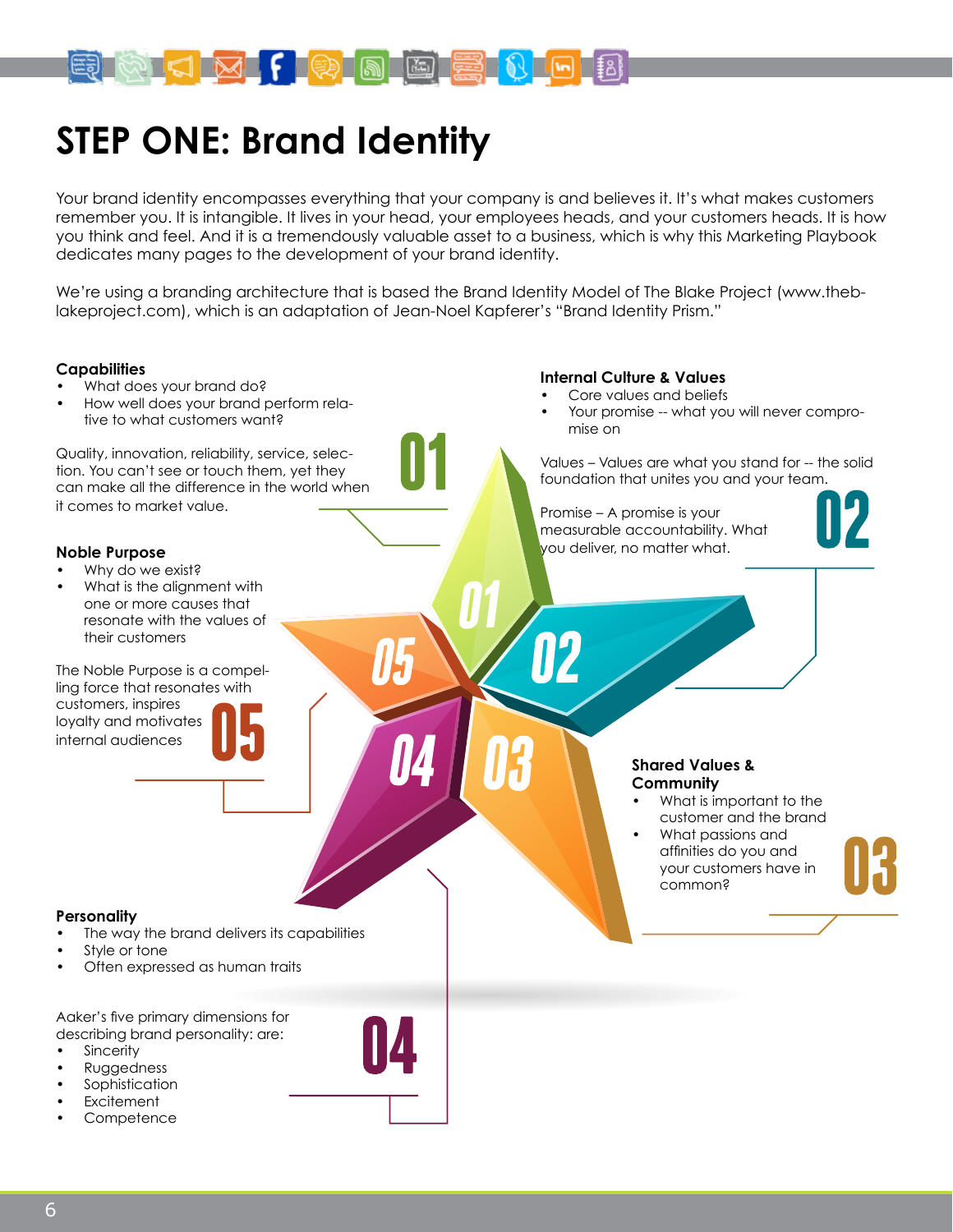### **Brand Identity: Capabilities**

Your brand capabilities answer the question of what does your brand do. It is the functional added value of your offering that delivers material benefits. Brand capabilities need to engage and empower users, meeting their unmet, unspoken, and unknown needs.

List your brand capabilities. The lists below exist to help you with idea generation.

国

| <b>Description</b> |              | Value            |                    |  |  |
|--------------------|--------------|------------------|--------------------|--|--|
| Accurate           | Motivated    | Accountability   | Mindset            |  |  |
| Adaptable          | Organized    | Achievement      | Partnerships       |  |  |
| Adventurous        | Practical    | Ambition         | Passion            |  |  |
| Agile              | Practiced    | Attentiveness    | Performance        |  |  |
| Aware              | Professional | <b>Brand</b>     | Pride              |  |  |
| <b>Bold</b>        | Proficient   | Catalyst         | Production         |  |  |
| Capable            | Proven       | Collaboration    | Professionalism    |  |  |
| Careful            | Purposeful   | Commitment       | Quality            |  |  |
| Competent          | Rapid        | Confidence       | Relationships      |  |  |
| Creative           | Responsive   | Courtesy         | <b>Reliability</b> |  |  |
| Credible           | Ready        | Duty             | Relevance          |  |  |
| Dauntless          | Savvy        | Efficiency       | Reputation         |  |  |
| Efficient          | Secure       | Effort           | Responsiveness     |  |  |
| Ethical            | Sharp        | <b>Employees</b> | Service            |  |  |
| Excellent          | Simple       | Flexibility      | Selection          |  |  |
| Forward Looking    | Skillful     | Focus            | Self-respect       |  |  |
| Forward Thinking   | Strategic    | Fusion           | Support            |  |  |
| Fearless           | Successful   | Harmony          | Symbiosis          |  |  |
| Friendly           | Trusted      | Honesty          | Teamwork           |  |  |
| Honest             | Versatile    | Honor            | Understanding      |  |  |
| Inspired           |              | Ideas            | Unity              |  |  |
| Intelligent        |              | Innovation       | Victory            |  |  |
| International      |              | Inspiration      | Virtue             |  |  |
| Knowledgeable      |              | Integrity        |                    |  |  |
|                    |              | Leadership       |                    |  |  |
|                    |              | Learning         |                    |  |  |
|                    |              | Loyalty          |                    |  |  |
|                    |              |                  |                    |  |  |

TH M F R R R

18

 $\theta$ 

٦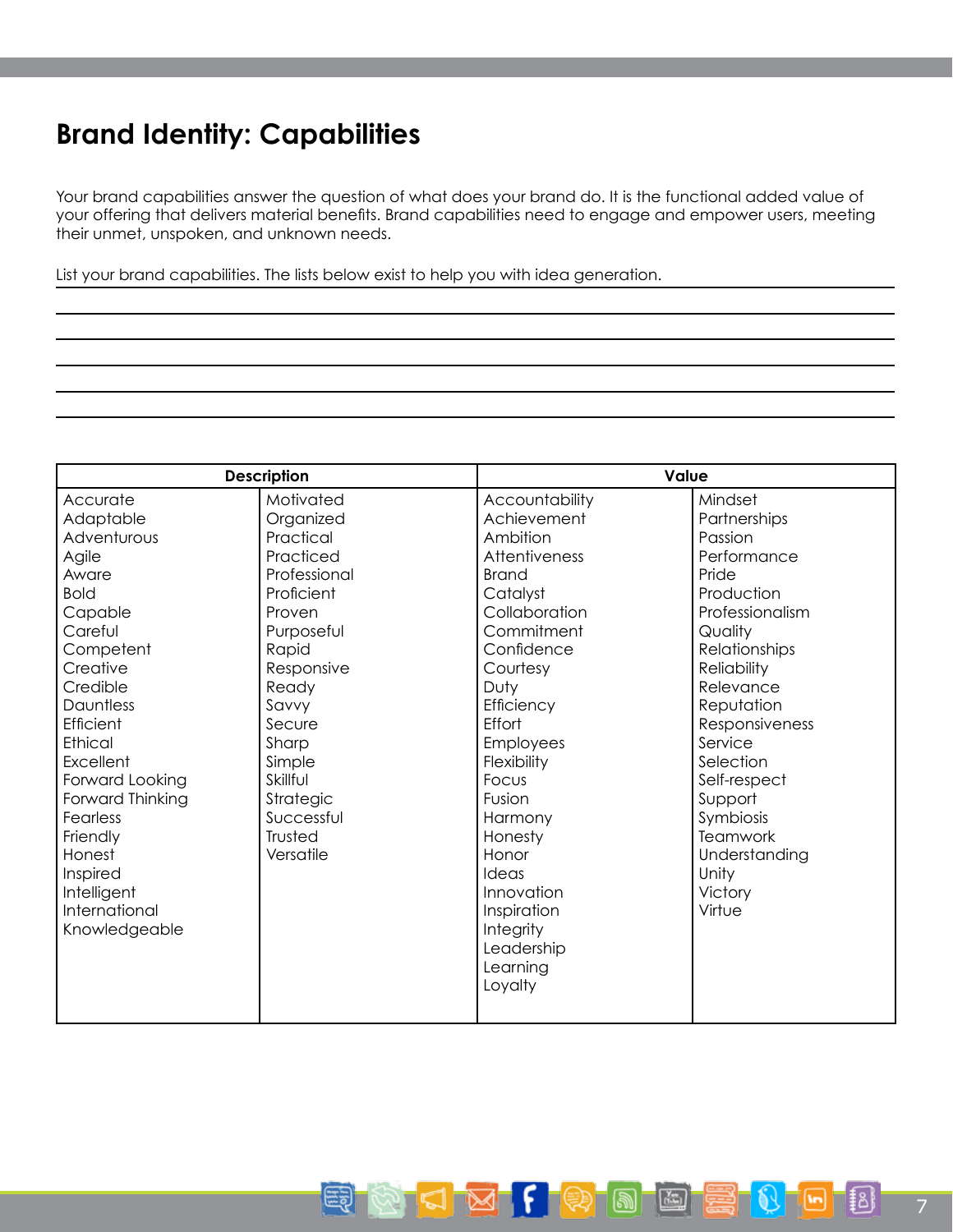

### **Brand Identity: Internal Culture & Values**

Your internal culture and values are your core values and beliefs -- your brand promise, and what you will never compromise on. Your core values are the essence of the company's identity – the principles, beliefs or philosophy of values. Your values are what you stand for, and the solid foundation that unites your team.

Creating an internal culture begins with a list of core values. As you create the list, think about the following:

- 1. What are your values today?
- 2. Why do you need to change?
- 3. What are you trying to change?
- 4. How do you make that happen?

List of 10 Internal Core Values

| $1.$             |  |
|------------------|--|
| $\overline{2}$ . |  |
| $\overline{3}$ . |  |
| $\overline{4.}$  |  |
| $\overline{5}$ . |  |
| $\overline{6}$ . |  |
| $\overline{7}$ . |  |
| $\overline{8}$ . |  |
| $\overline{9}$ . |  |
| 10.              |  |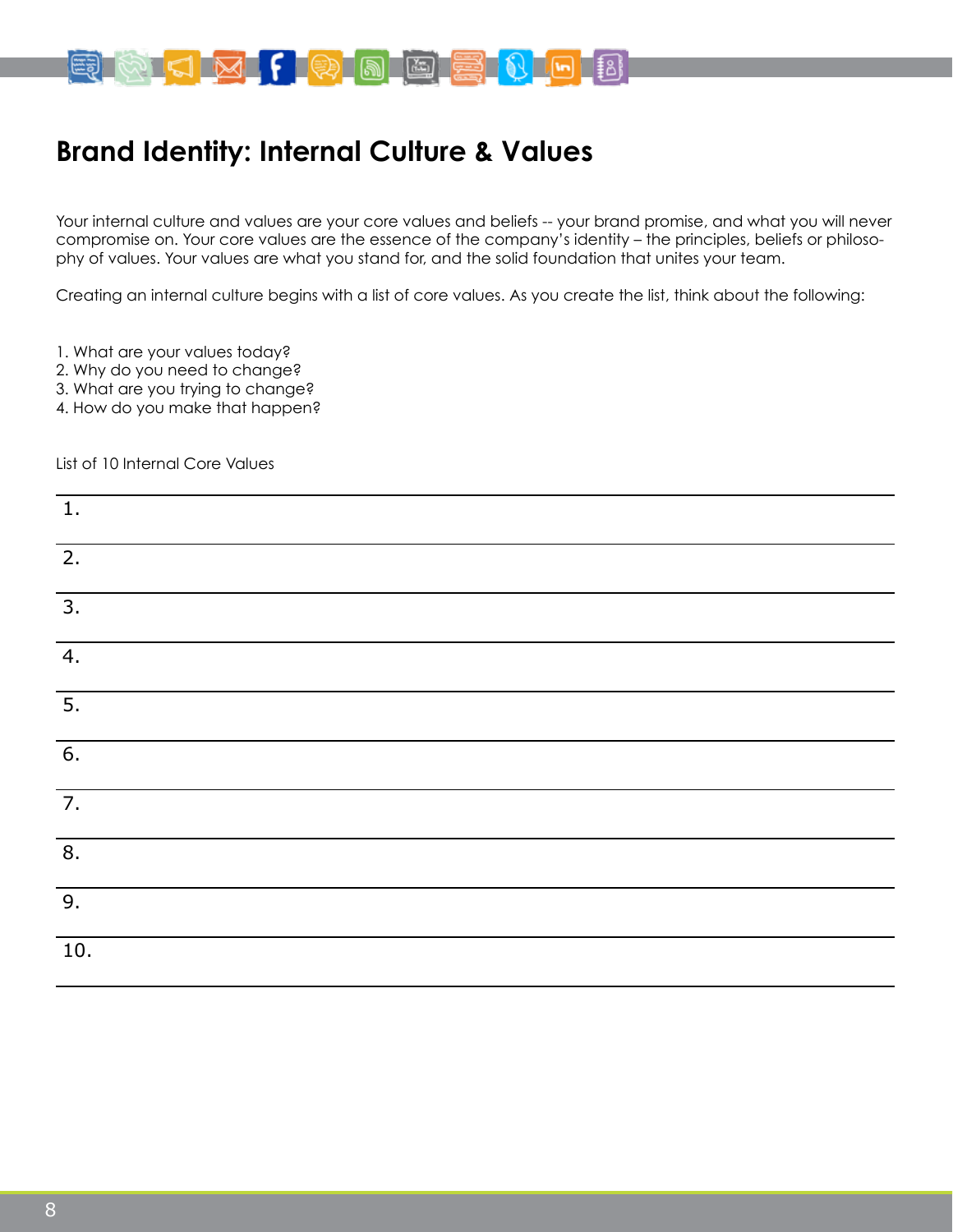### **Brand Identity: Shared Values & Community**

들키

To understand your shared values, you must understand what value is in your markets. Value in business markets is the worth in monetary terms of the technical, economic, service, and social benefits a customer company receives in exchange for the price it pays for a market offering.

| What Your Customers Value | What You Value |
|---------------------------|----------------|
|                           |                |
| $\mathbf{1}$ .            | $\mathbf{1}$ . |
| 2.                        | 2.             |
| 3.                        | 3.             |
| 4.                        | 4.             |
| 5.                        | 5.             |
| 6.                        | 6.             |
| 7.                        | 7.             |
| 8.                        | 8.             |
| 9.                        | 9.             |
| 10.                       | 10.            |
|                           |                |

**MFRADE** 

≹&}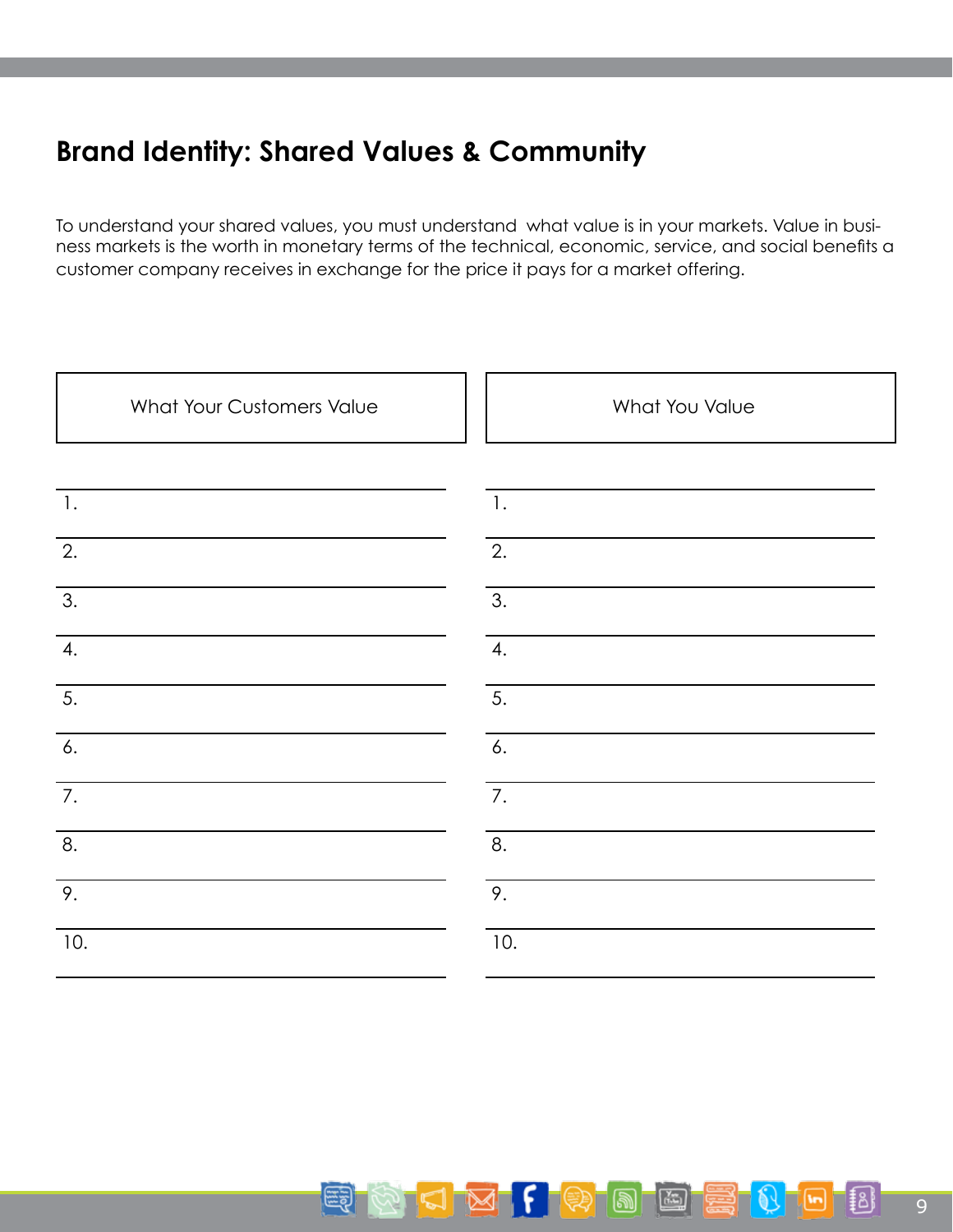

### **Brand Identity: Personality**

Your brand personality is the way your brand delivers its capabilities. It is the style or tone your convey, and is often expressed in human traits. The chart below presents five dimensions of personality in Aaker's Brand Personality Scale.



Describe how your customer's experiences will reflect your brand's personality.

Credit: Aaker, J., (1997). Dimensions of Brand Personality (p. 352), Journal of Marketing Research.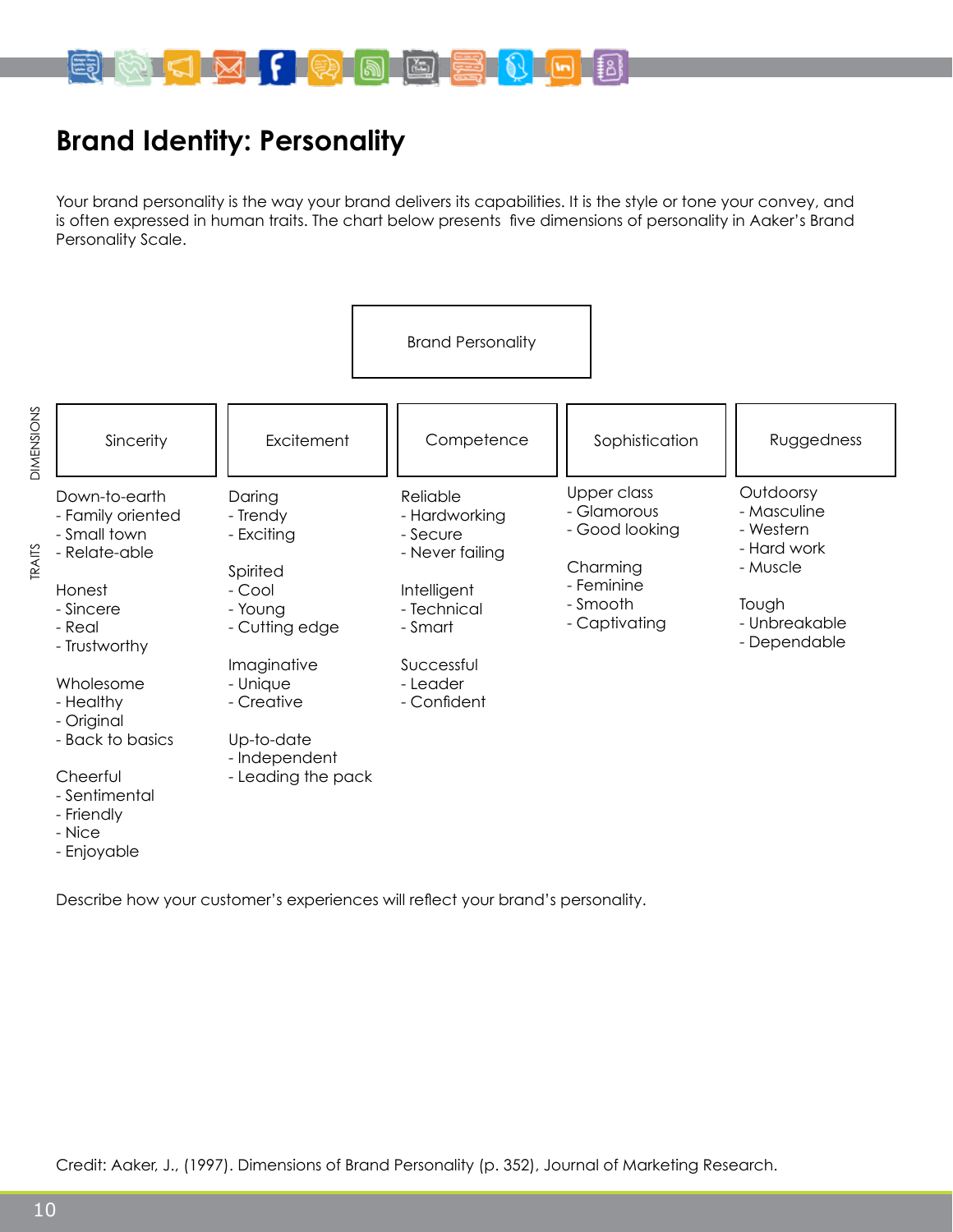### **Brand Identity: Noble Purpose**

You are in the service of something bigger than yourself. Why does your business exist? The Noble Purpose is a compelling force that resonates with customers, inspires loyalty and motivates internal audiences. It is outwardly focused, and it's about the customer.

### Example:

1. I want my customers to buy more product.

2. I want my products to make my customers' jobs easier, so each one can have a better work/life balance.

### **List your internal goals and reword them into an outwardly focused Noble Purpose.**

**CMFR**  $\begin{bmatrix} \frac{1}{2} & \cdots & \frac{1}{2} \\ \cdots & \cdots & \cdots \end{bmatrix}$ နြ 트引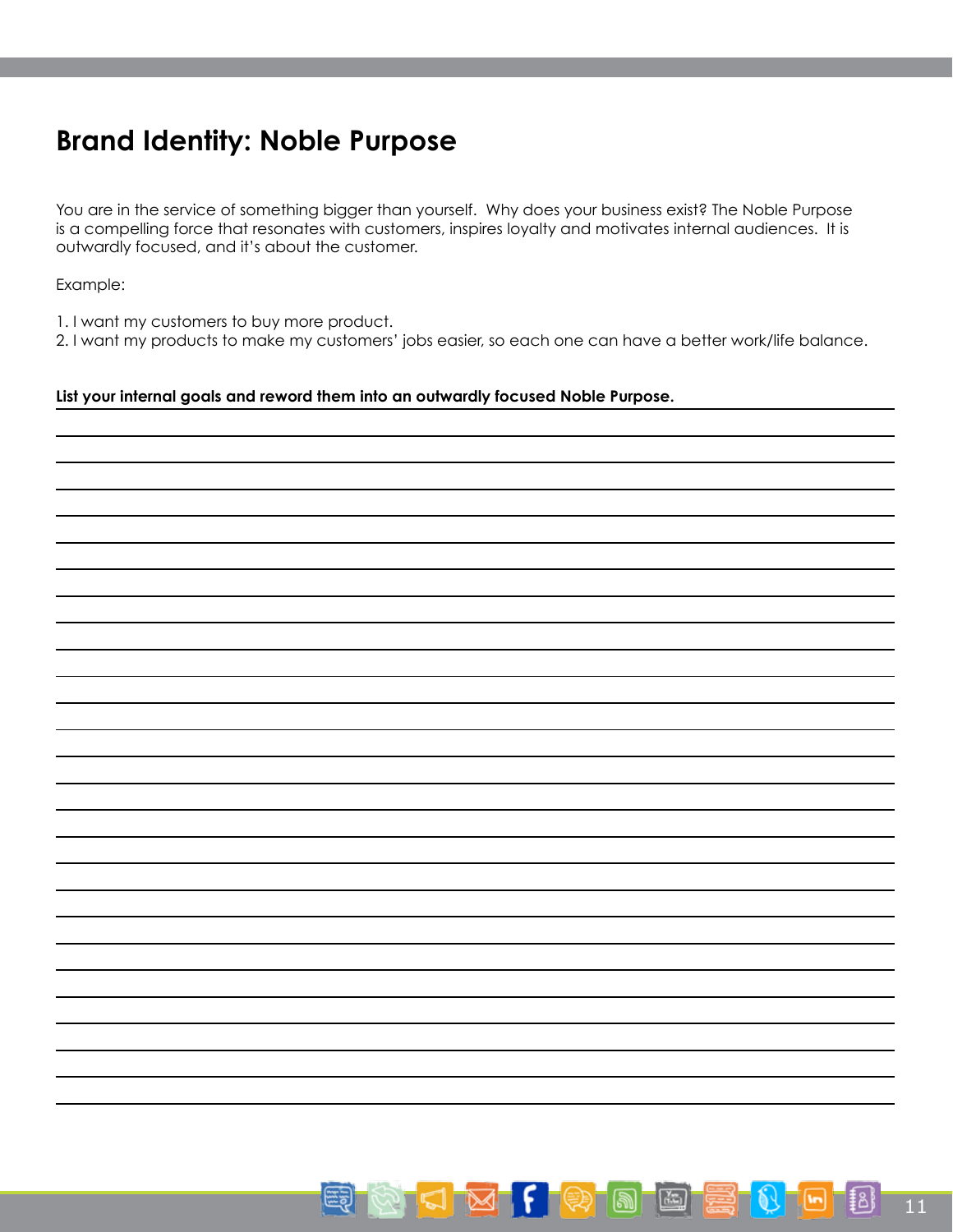

## **STEP TWO: Personas**

Buyer personas are fictional representations of your key customer targets. They are based on real data about customer demographics and online behavior, along with educated speculation about their personal histories, motivations, and concerns.

### **Persona Role**

### **Archetype:**

Describe the basic role/person being personified.

### **Profile:**

Outline general details -- who the person is, where he/she lives, what he/she likes to do.

### **Personality Scale:**

Use this chart to highlight an expected personality type.

### **Information Acqusition:**

What technologies does he/she use to gain knowledge and information?

### **Existing Relationship with Brand:**

Describe the current relationship the persona likely has with your brand.

#### **Influencers:**

Who or what influences this person's beliefs, expectations, knowledge, and purchase decisions?

### **Pains & Frustrations:**

Who or what creates pain and frustration within the persona's job function?

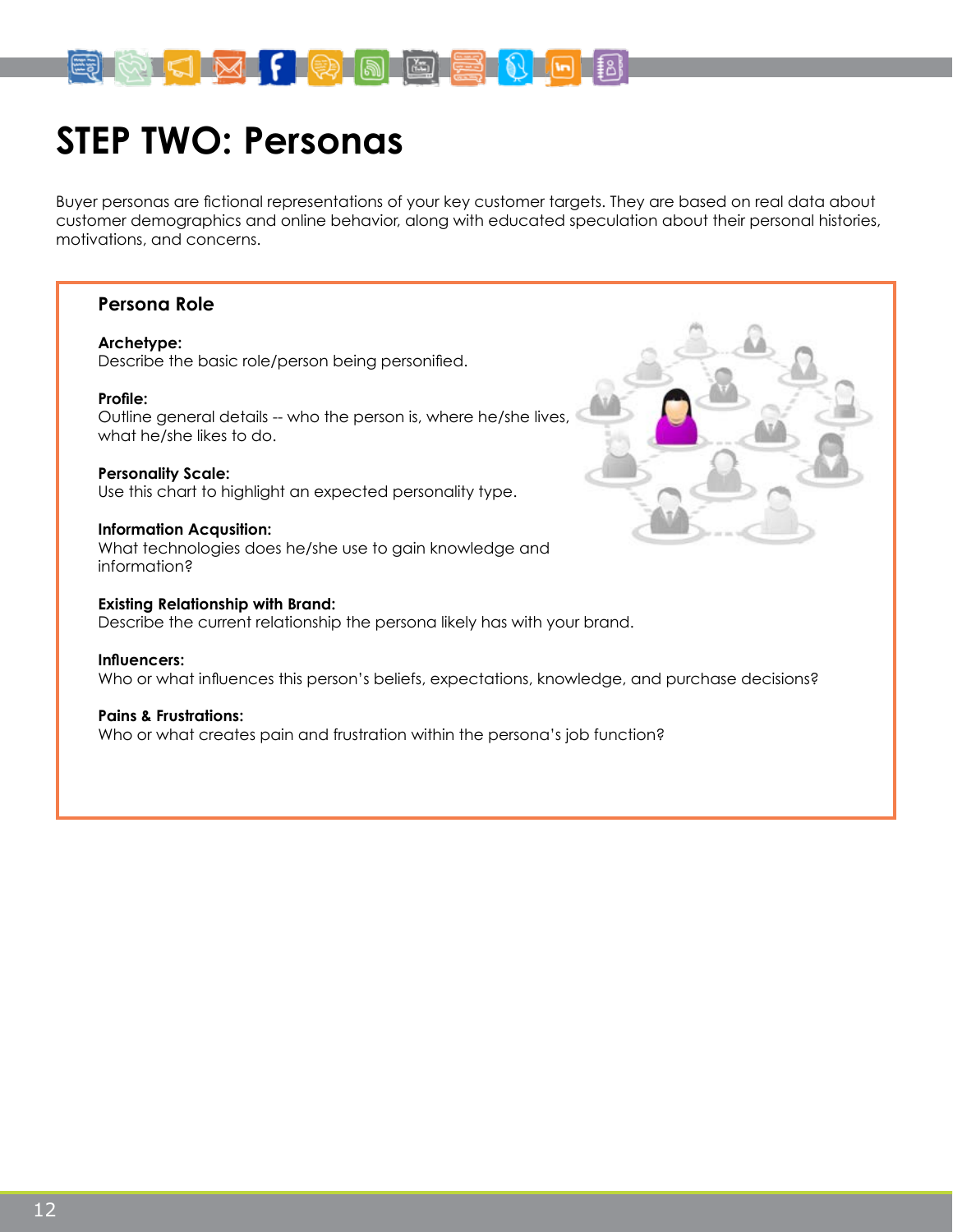### **Persona Development Template**

|                                                                                                                                                                                                                                                                                                                                                            | <b>ARCHETYPE:</b>                     |  |                                                                        |                                                                                  |
|------------------------------------------------------------------------------------------------------------------------------------------------------------------------------------------------------------------------------------------------------------------------------------------------------------------------------------------------------------|---------------------------------------|--|------------------------------------------------------------------------|----------------------------------------------------------------------------------|
|                                                                                                                                                                                                                                                                                                                                                            | <b>PROFILE</b>                        |  |                                                                        |                                                                                  |
|                                                                                                                                                                                                                                                                                                                                                            | <b>Demographics</b>                   |  |                                                                        |                                                                                  |
|                                                                                                                                                                                                                                                                                                                                                            |                                       |  |                                                                        | Age: ______________Gender: _______________________ Income: _____________________ |
| <b>INFLUENCERS:</b>                                                                                                                                                                                                                                                                                                                                        |                                       |  |                                                                        |                                                                                  |
| A.                                                                                                                                                                                                                                                                                                                                                         | Geographic                            |  |                                                                        |                                                                                  |
|                                                                                                                                                                                                                                                                                                                                                            |                                       |  |                                                                        |                                                                                  |
| <u> 1989 - Jan Sterlinger, skriuwer yn it Sterlinger yn it Sterlinger yn it Sterlinger yn it Sterlinger yn it Sterl</u>                                                                                                                                                                                                                                    |                                       |  |                                                                        |                                                                                  |
| $B. \begin{tabular}{ c c c c } \hline \rule{0.3cm}{.03cm} \rule{0.3cm}{.03cm} \rule{0.3cm}{.03cm} \rule{0.3cm}{.03cm} \rule{0.3cm}{.03cm} \rule{0.3cm}{.03cm} \rule{0.3cm}{.03cm} \rule{0.3cm}{.03cm} \rule{0.3cm}{.03cm} \rule{0.3cm}{.03cm} \rule{0.3cm}{.03cm} \rule{0.3cm}{.03cm} \rule{0.3cm}{.03cm} \rule{0.3cm}{.03cm} \rule{0.3cm}{.03cm} \rule{0$ |                                       |  |                                                                        |                                                                                  |
| <u> 1989 - Johann Barbara, martxa alemaniar arg</u>                                                                                                                                                                                                                                                                                                        |                                       |  |                                                                        |                                                                                  |
| <u> Alexandria de la contrada de la contrada de la contrada de la contrada de la contrada de la contrada de la c</u>                                                                                                                                                                                                                                       | <b>Five-Factor Personality Scale:</b> |  |                                                                        |                                                                                  |
|                                                                                                                                                                                                                                                                                                                                                            |                                       |  | $\left\langle \cdots \cdots \cdots \cdots \cdots \cdots \right\rangle$ |                                                                                  |
|                                                                                                                                                                                                                                                                                                                                                            | Extraverted                           |  |                                                                        | Introverted                                                                      |
|                                                                                                                                                                                                                                                                                                                                                            | Open to New Experiences               |  |                                                                        | Avoids New Experiences                                                           |
|                                                                                                                                                                                                                                                                                                                                                            | Conscientious                         |  |                                                                        | Disorganized                                                                     |

#### **PAIN/FRUSTRATION POINTS:**

\_\_\_\_\_\_\_\_\_\_\_\_\_\_\_\_\_\_\_\_\_\_\_\_\_\_\_\_\_\_\_\_\_

\_\_\_\_\_\_\_\_\_\_\_\_\_\_\_\_\_\_\_\_\_\_\_\_\_\_\_\_\_\_\_\_\_

\_\_\_\_\_\_\_\_\_\_\_\_\_\_\_\_\_\_\_\_\_\_\_\_\_\_\_\_\_\_\_\_\_

\_\_\_\_\_\_\_\_\_\_\_\_\_\_\_\_\_\_\_\_\_\_\_\_\_\_\_\_\_\_\_\_\_

A. \_\_\_\_\_\_\_\_\_\_\_\_\_\_\_\_\_\_\_\_\_\_\_\_\_\_\_\_\_\_\_

B. \_\_\_\_\_\_\_\_\_\_\_\_\_\_\_\_\_\_\_\_\_\_\_\_\_\_\_\_\_\_\_

C. \_\_\_\_\_\_\_\_\_\_\_\_\_\_\_\_\_\_\_\_\_\_\_\_\_\_\_\_\_\_\_

**Technology/Devices/Platforms: \_\_\_\_\_\_\_\_\_\_\_\_\_\_\_\_\_\_\_\_\_\_\_\_\_\_\_\_\_\_\_\_\_\_\_\_\_\_\_\_\_\_\_**

**Information Sources: \_\_\_\_\_\_\_\_\_\_\_\_\_\_\_\_\_\_\_\_\_\_\_\_\_\_\_\_\_\_\_\_\_\_\_\_\_\_\_\_\_\_\_\_\_\_\_\_\_\_\_\_\_\_**

**Social Media Presence: \_\_\_\_\_\_\_\_\_\_\_\_\_\_\_\_\_\_\_\_\_\_\_\_\_\_\_\_\_\_\_\_\_\_\_\_\_\_\_\_\_\_\_\_\_\_\_\_\_\_\_**

#### **RELATIONSHIP WITH BRAND/PRODUCT/COMPANY**

**Existing Customer: \_\_\_\_\_\_\_\_ Uses Competitor's Product: \_\_\_\_\_\_\_\_\_\_\_ New to Product: \_\_\_\_\_\_\_\_\_\_\_** \_\_\_\_\_\_\_\_\_\_\_\_\_\_\_\_\_\_\_\_\_\_\_\_\_\_\_\_\_\_\_\_\_ \_\_\_\_\_\_\_\_\_\_\_\_\_\_\_\_\_\_\_\_\_\_\_\_\_\_\_\_\_\_\_\_\_ **Other:**

Agreeable | | | | | Disagreeable Emotionally Unstable Emotionally Stable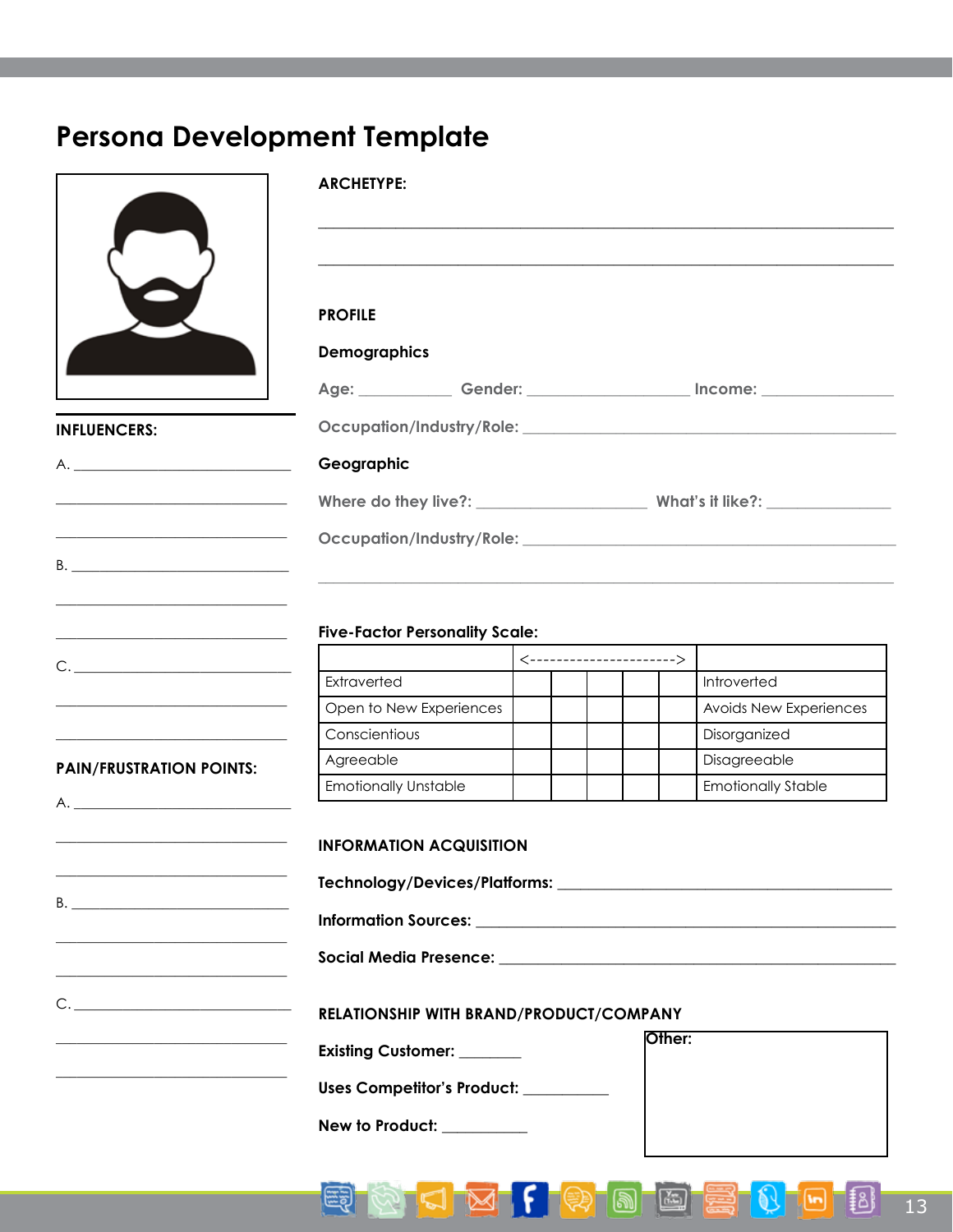

## **STEP THREE: Competitive Charting & Differentiation**

The Marketing Playbook combines competitive analysis and differentiation together, because once you've conducted the competitive charting process, you can see the areas where you stand out from your competition, and those areas are your differentiators. The charts on page 14 and 15 offer two ways to conduct competitive charting.

### **Differentiation: Competitive Charting (Version 1)**



- Knowledge of Audience
- Geographic Targeting
- Financial Stability/Size of Company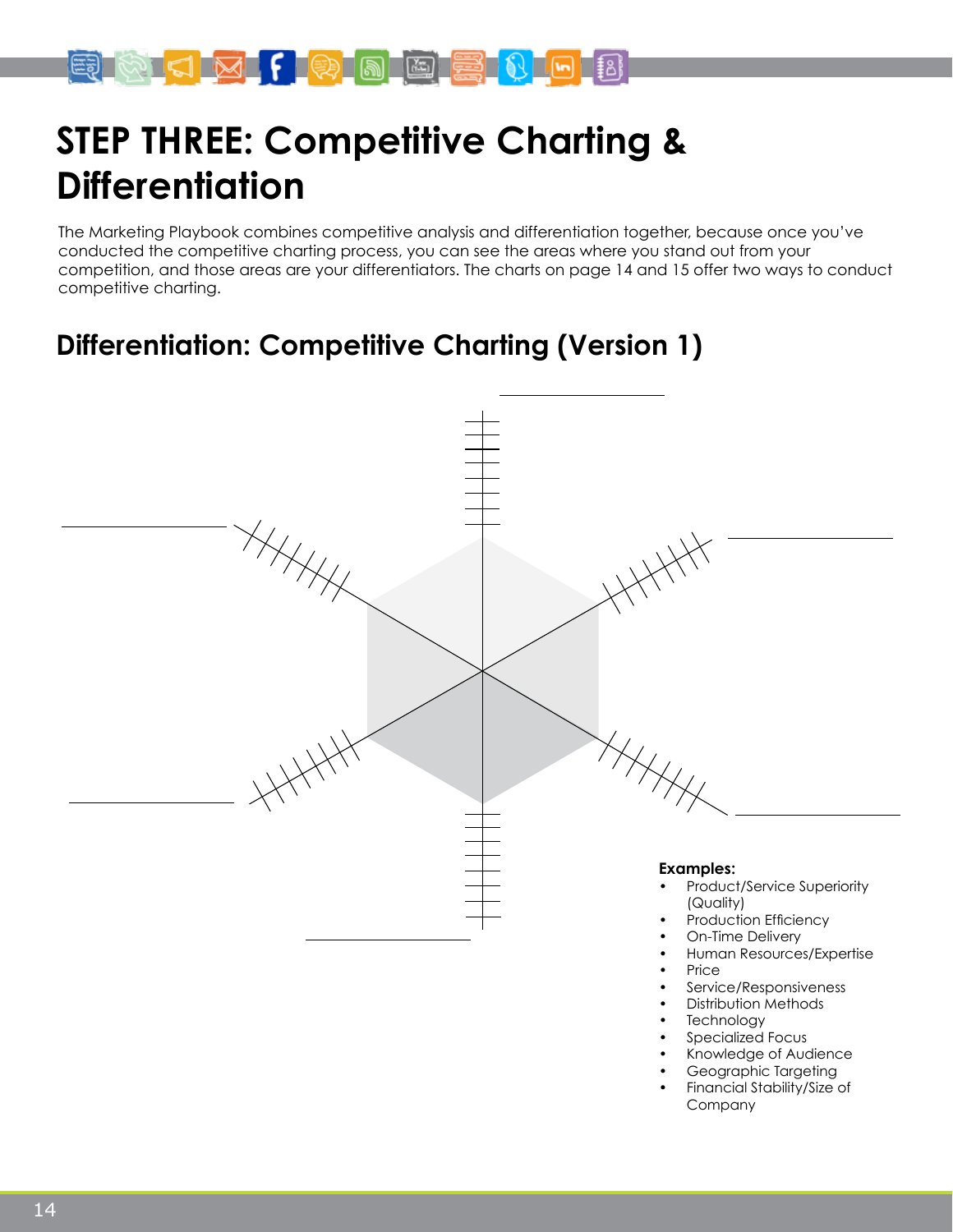## **Differentiation: Competitive Charting (Version 2)**

|                  | You              | <b>Competitor 1</b> | <b>Competitor 2</b> | <b>Competitor 3</b> | <b>Competitor 4</b> |
|------------------|------------------|---------------------|---------------------|---------------------|---------------------|
| Technology       | <b>Excellent</b> | Moderate            | <b>Moderate</b>     | Poor                | Poor                |
| Efficiency       | <b>Excellent</b> | <b>Excellent</b>    | Poor                | <b>Moderate</b>     | Poor                |
| On-time delivery | <b>Excellent</b> | Poor                | Poor                | Excellent           | Moderate            |
|                  |                  |                     |                     |                     |                     |
|                  |                  |                     |                     |                     |                     |
|                  |                  |                     |                     |                     |                     |
|                  |                  |                     |                     |                     |                     |
|                  |                  |                     |                     |                     |                     |
|                  |                  |                     |                     |                     |                     |

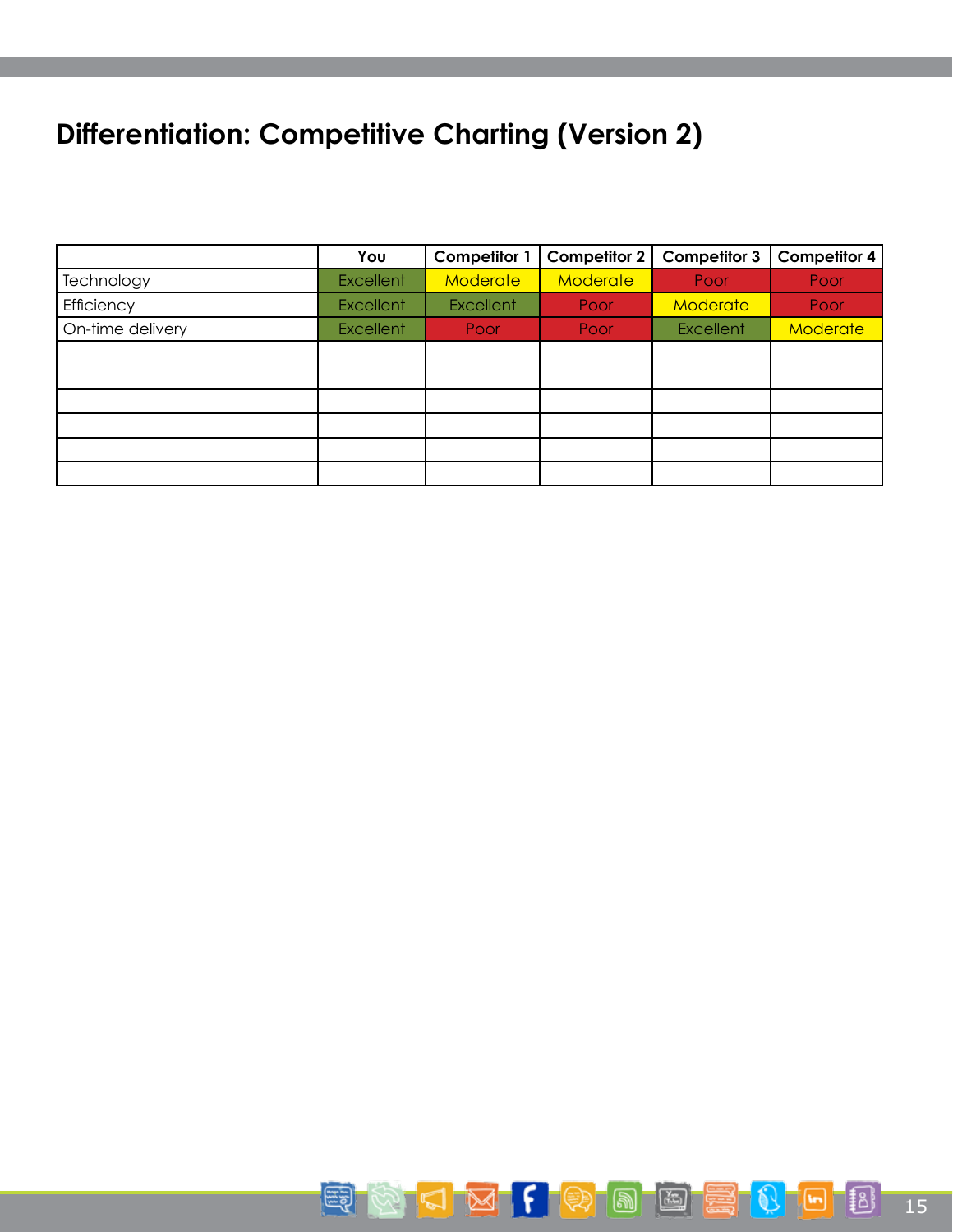

## **STEP FOUR: Business Plan Alignment**

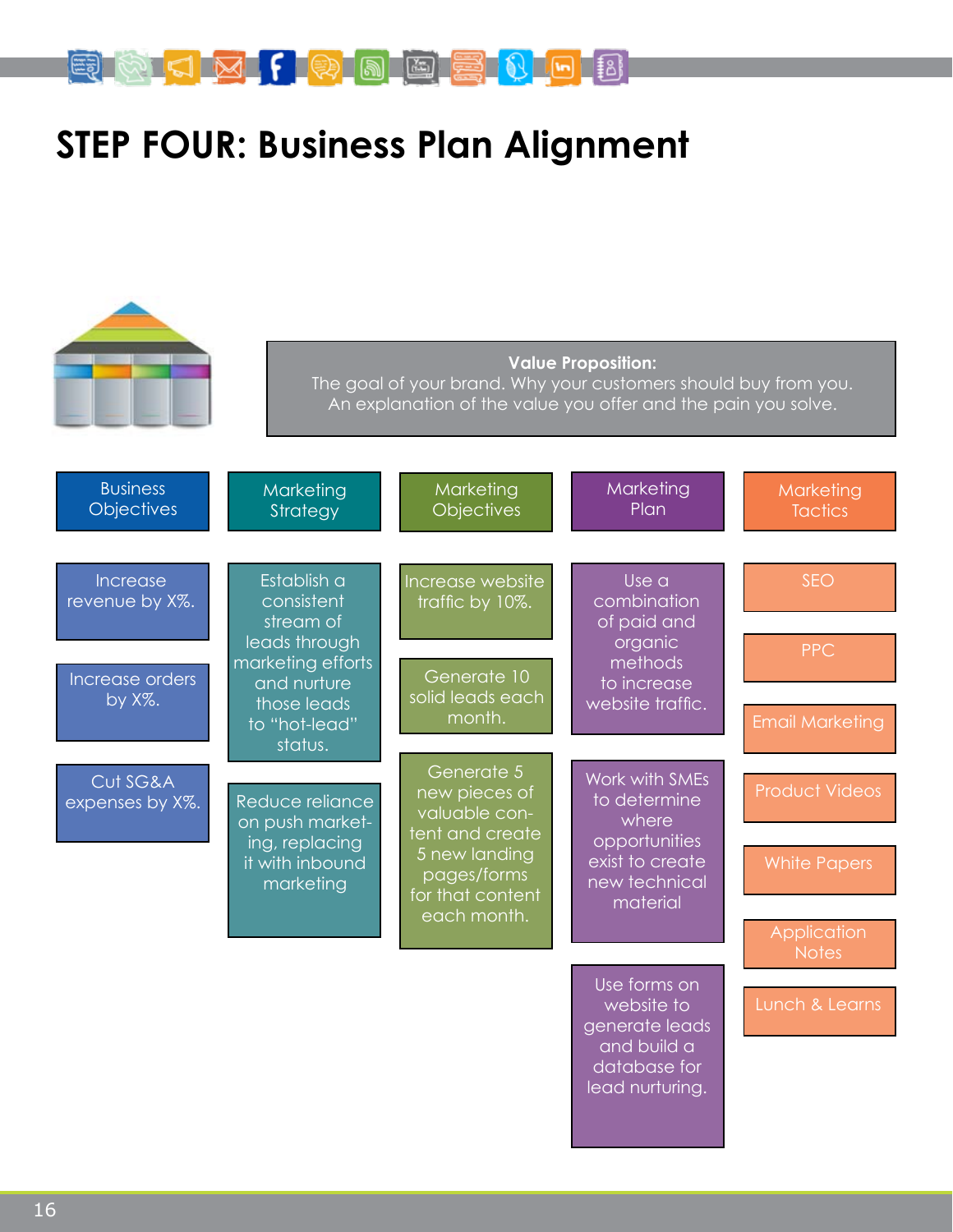### **Business Plan Alignment: Template**



国

18

**E** 

 $\ell$ 

⊺վտ

 $\blacksquare$ 

 $F \approx$ 

 $\mathbb{M}$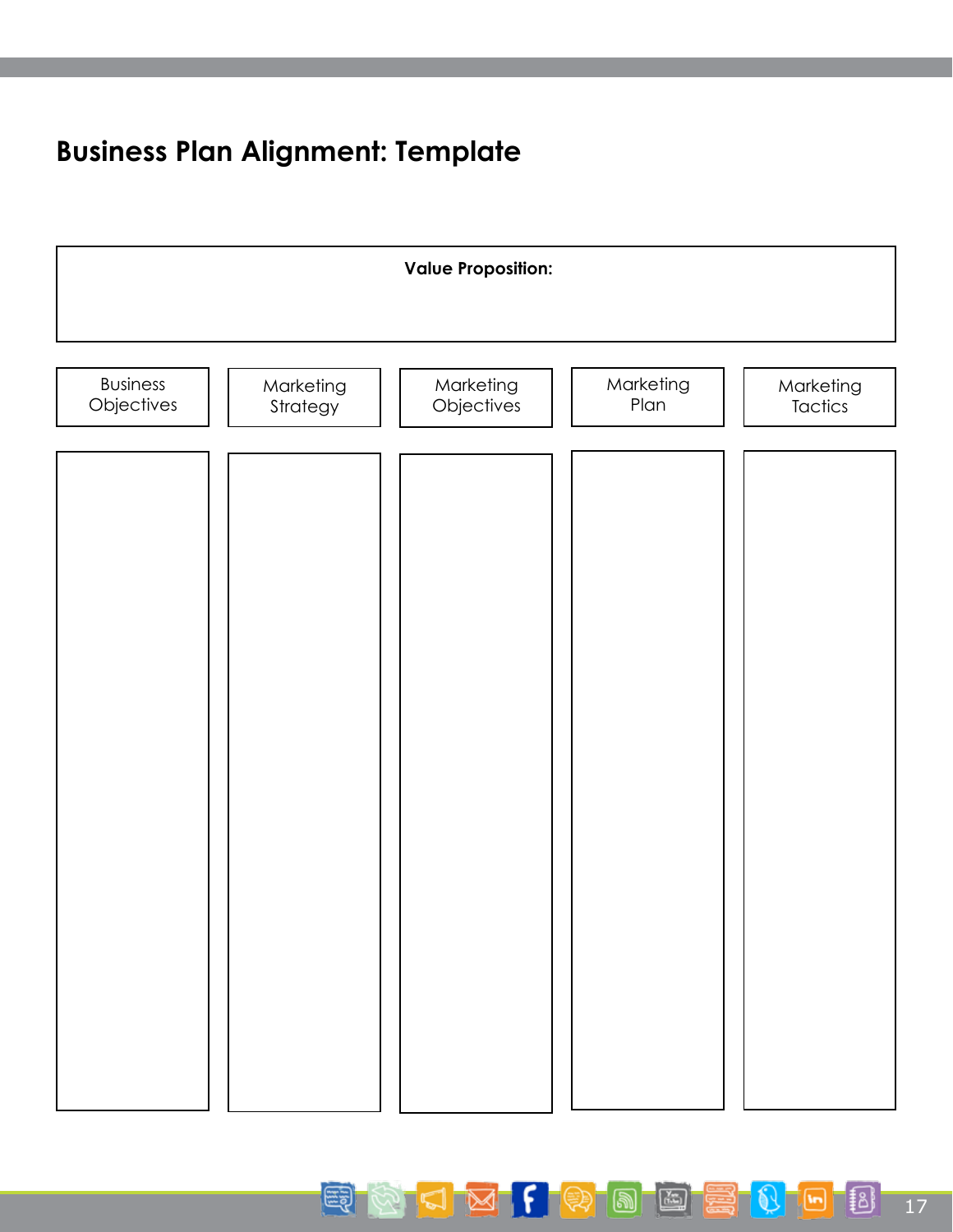

## **STEP FIVE: Impact Architecture**

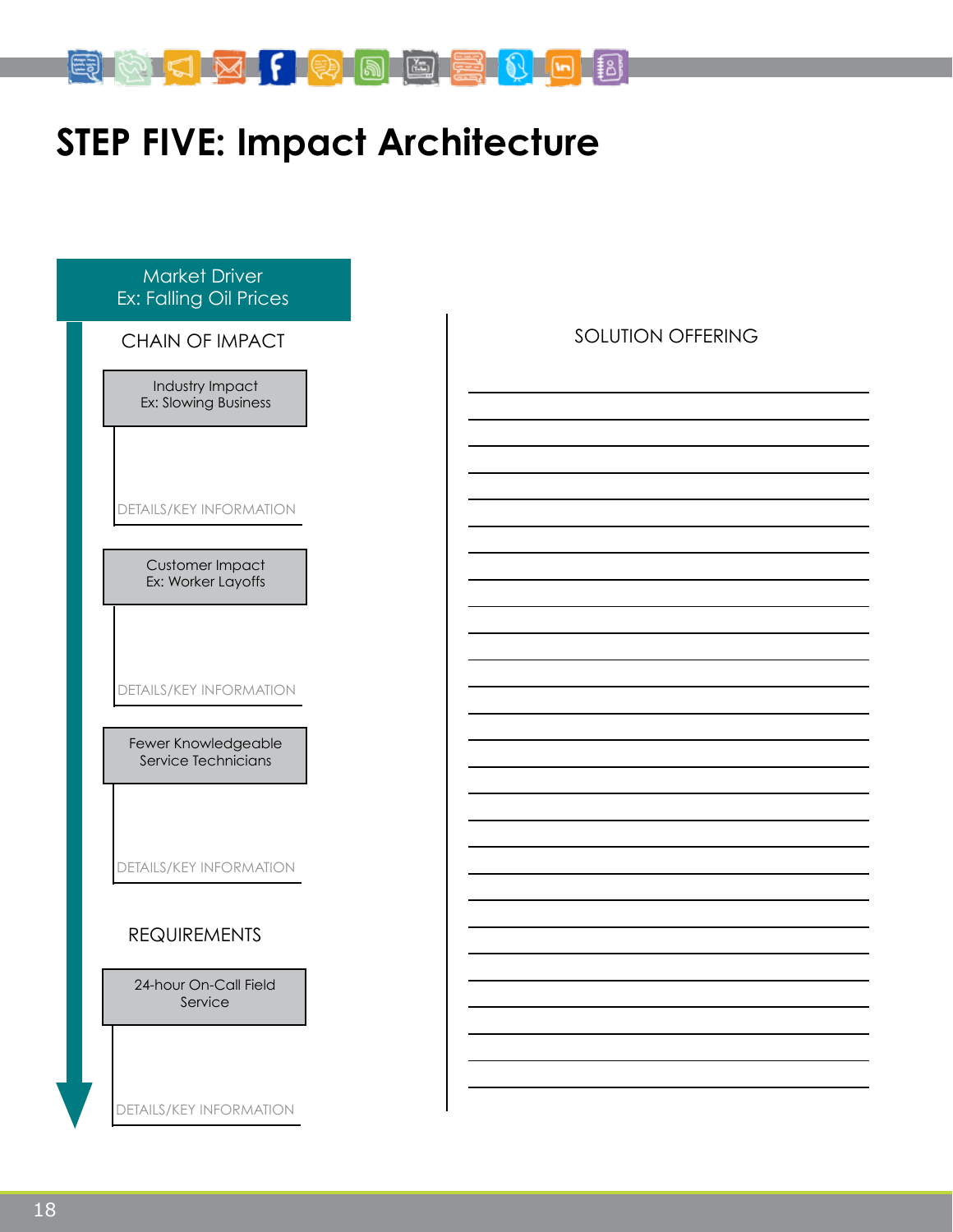# **STEP SIX: Customer Pain**

Identifying customer pain



The impact of pain through an organization



\*A pain chain is part of Sales Performance International's Solution Selling® 2.0 methodology. You can read more about it in "The New Solution Selling: The Revolutionary Sales Process That is Changing the Way People Sell" by Keith Eades.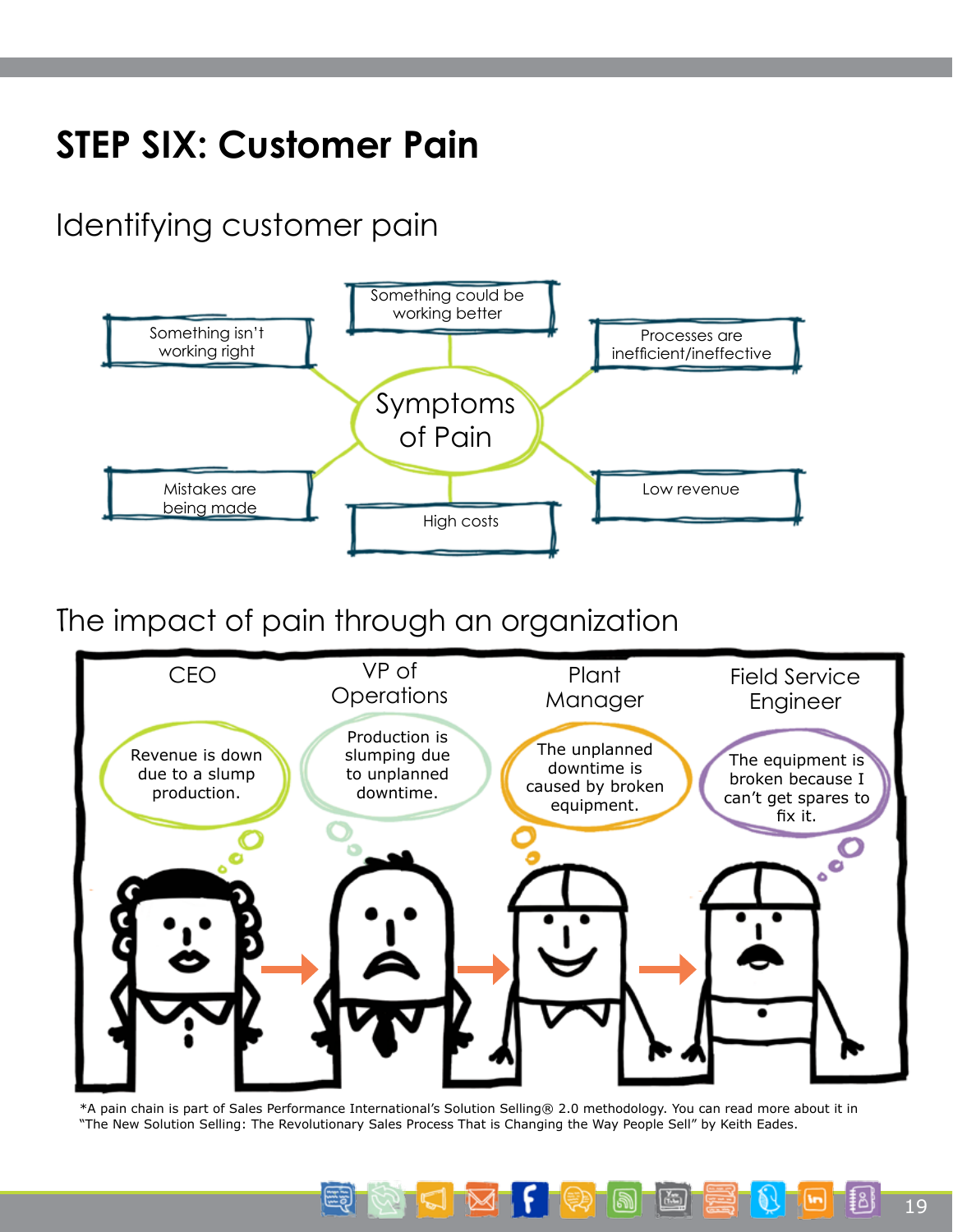

## **Customer Pain: Identifying Pain Points**

| Role/Title                       |                      |
|----------------------------------|----------------------|
| Responsibility                   |                      |
| <b>Business Pain</b>             |                      |
| Cause of                         |                      |
|                                  |                      |
|                                  |                      |
| Role/Title                       |                      |
| Responsibility                   |                      |
| <b>Business Pain</b>             |                      |
| Cause of<br><b>Business Pain</b> |                      |
|                                  |                      |
|                                  |                      |
| Role/Title                       |                      |
| Responsibility                   |                      |
| <b>Business Pain</b>             |                      |
| Cause of<br><b>Business Pain</b> |                      |
|                                  | <b>Business Pain</b> |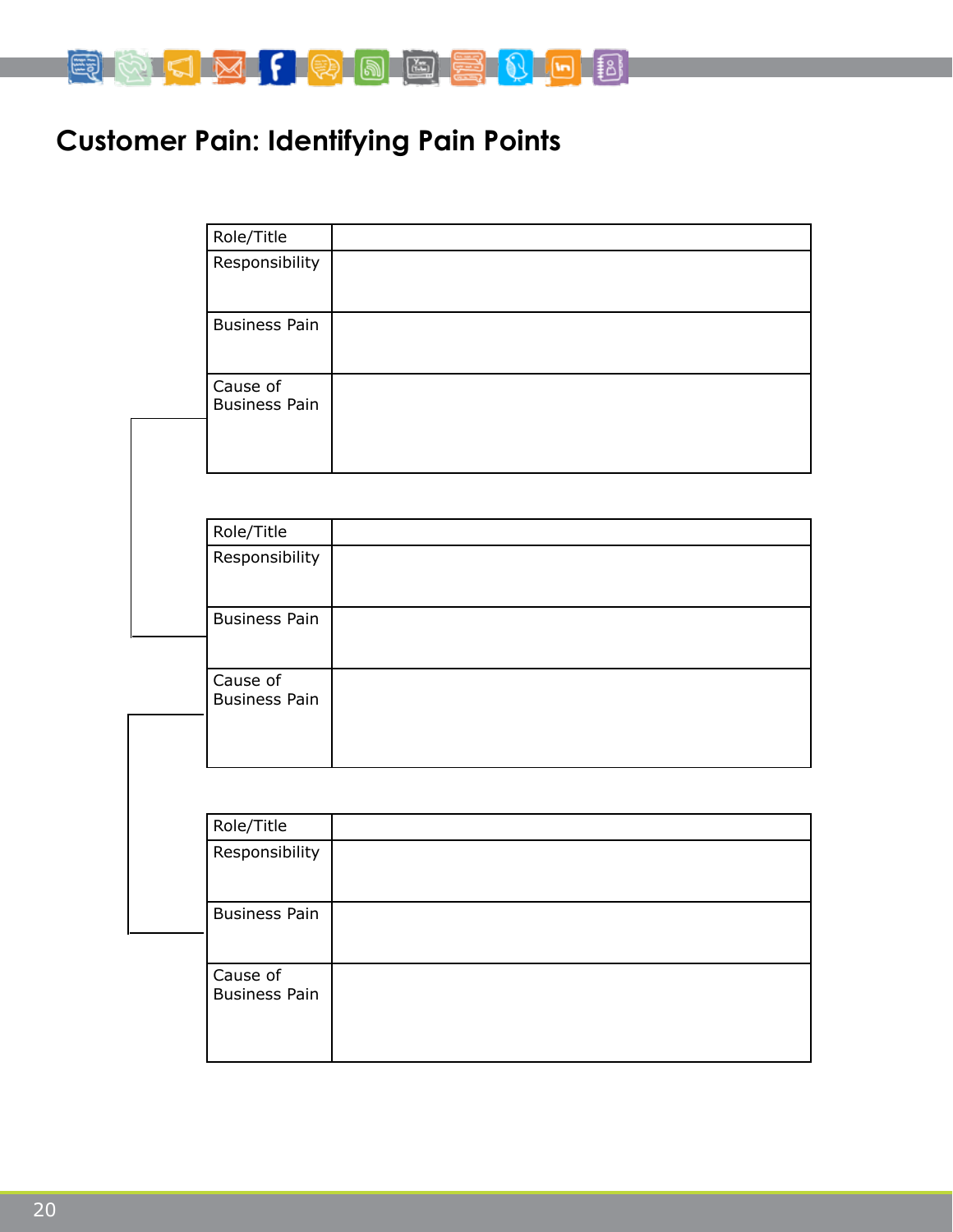## **STEP SEVEN: Sales Alignment**

Once you understand the role pain plays in your marketing message, it's time to align your marketing plan with your sales process.

This requires understanding the unique sales process within your organization. Many marketing plans are created without any consideration of how sales people move their targets through the sales funnel, which results in marketing material that is ineffective and a waste of marketing resources.

Example Alignment

| PROCESS<br>SALES | • Identify<br>opportunities                                              | • Find potential<br>targets who<br>might need<br>your solution                                        | • Generate leads<br>• Nurture leads                 | • Converse with<br>targets<br>· Diagnose pain<br>• Assess<br>problems                            | • Prove value<br>• Map customer<br>requirements<br>to solution<br>deliverables<br>• Present<br>capabilities<br>• Show previous<br>successes | • Measurement<br>of success<br>• Aftermarket<br>solutions<br>• Add-on sales |
|------------------|--------------------------------------------------------------------------|-------------------------------------------------------------------------------------------------------|-----------------------------------------------------|--------------------------------------------------------------------------------------------------|---------------------------------------------------------------------------------------------------------------------------------------------|-----------------------------------------------------------------------------|
|                  | <b>Strategic</b><br><b>Planning</b>                                      | <b>Demand</b><br><b>Generation</b>                                                                    | <b>Lead</b><br><b>Management</b>                    | <b>Opportunity</b><br><b>Development</b>                                                         | <b>Capability</b><br><b>Assurance</b>                                                                                                       | <b>Close</b>                                                                |
| MARKFTING PLAN   | • Position<br>solution<br>• Create<br>messaging<br>• Generate<br>content | $\cdot$ SEO<br>• Social Media<br>• Publicity/Media<br>presence<br>• Webinars/<br>webcasts<br>• Videos | <b>Targeted Email</b><br>$\bullet$<br>Communication | • Presentations<br>• Brochures<br>• Tablet/phone<br>applications<br>• Videos<br>• Lunch & Learns | • Success stories<br>• Case studies<br>• Application<br>notes<br>• White papers                                                             | • ROI calculation<br>• Press release<br>• Success story                     |

 $\begin{picture}(150,10) \put(0,0){\line(1,0){10}} \put(15,0){\line(1,0){10}} \put(15,0){\line(1,0){10}} \put(15,0){\line(1,0){10}} \put(15,0){\line(1,0){10}} \put(15,0){\line(1,0){10}} \put(15,0){\line(1,0){10}} \put(15,0){\line(1,0){10}} \put(15,0){\line(1,0){10}} \put(15,0){\line(1,0){10}} \put(15,0){\line(1,0){10}} \put(15,0){\line($ 

lò (

 $\varnothing$ 

특히

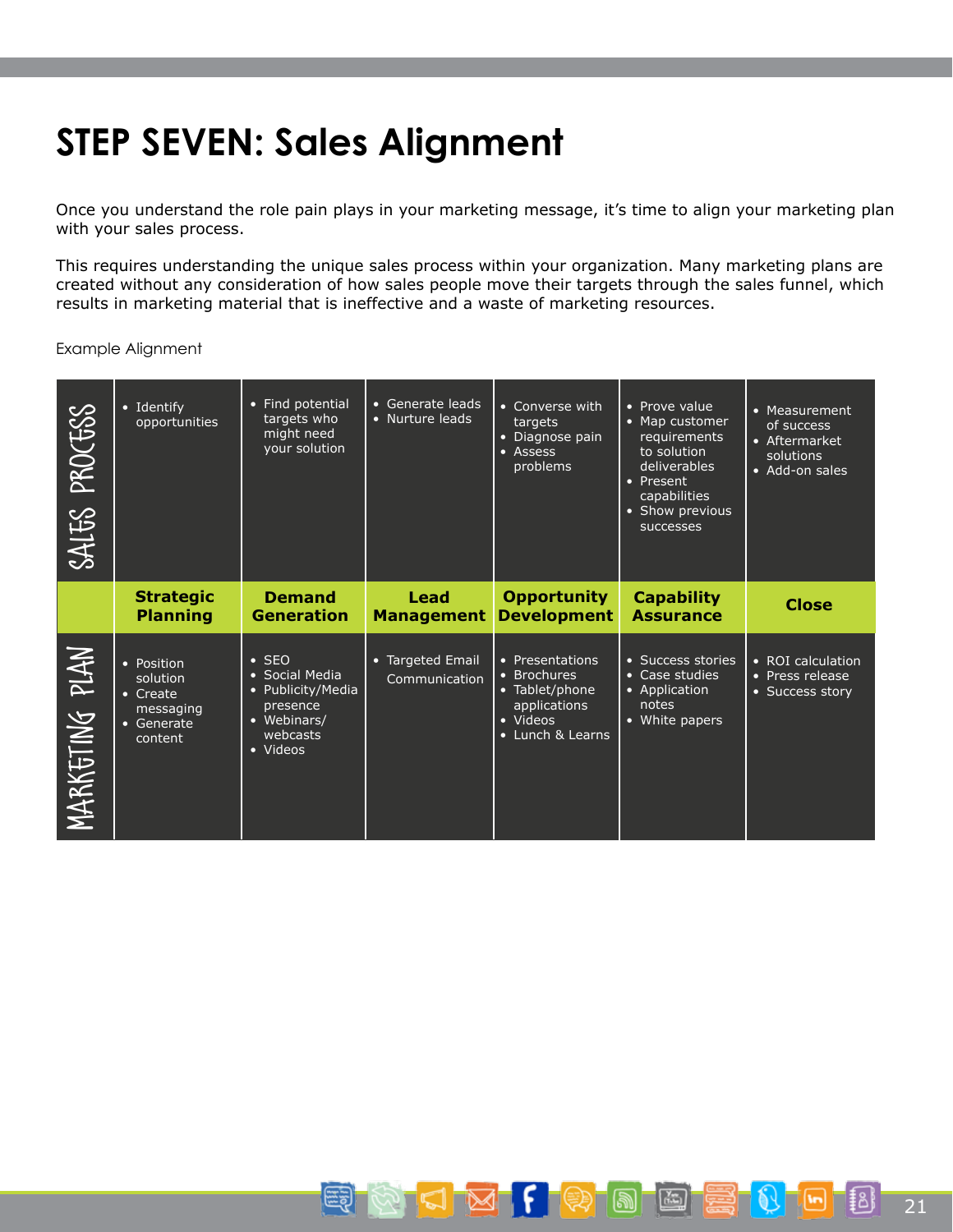

## **Sales Alignment: Sales/Marketing Alignment Template**

**Template** 

| <b>Process</b><br>Sales     |                                     |                                    |                    |                                          |                                       |              |
|-----------------------------|-------------------------------------|------------------------------------|--------------------|------------------------------------------|---------------------------------------|--------------|
|                             | <b>Strategic</b><br><b>Planning</b> | <b>Demand</b><br><b>Generation</b> | Lead<br>Management | <b>Opportunity</b><br><b>Development</b> | <b>Capability</b><br><b>Assurance</b> | <b>Close</b> |
| <b>n</b><br>an<br>Marketing |                                     |                                    |                    |                                          |                                       |              |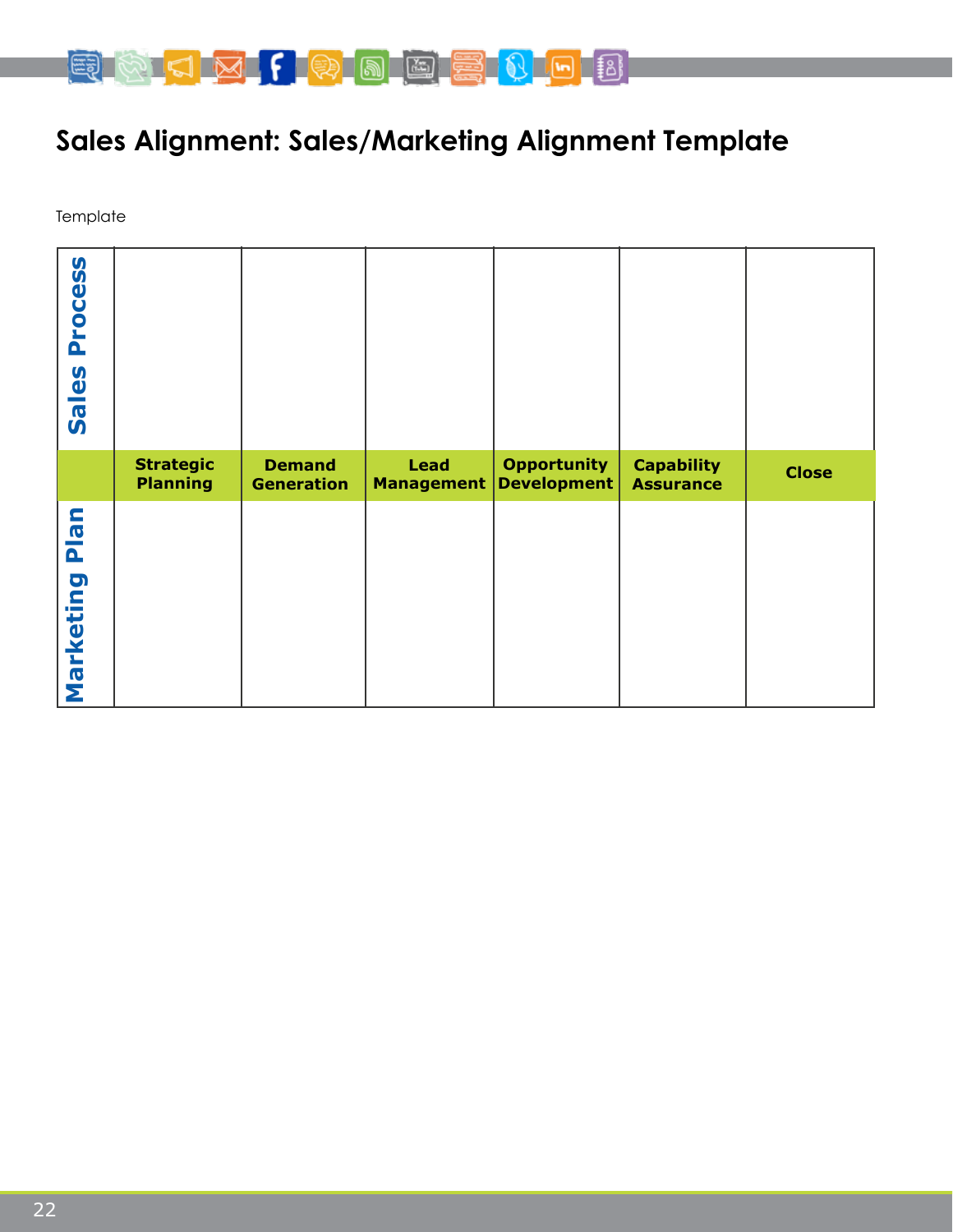## **STEP EIGHT: Tactics**



 $F \mathbb{R}$ 

트링

圖

(a)

|8| 23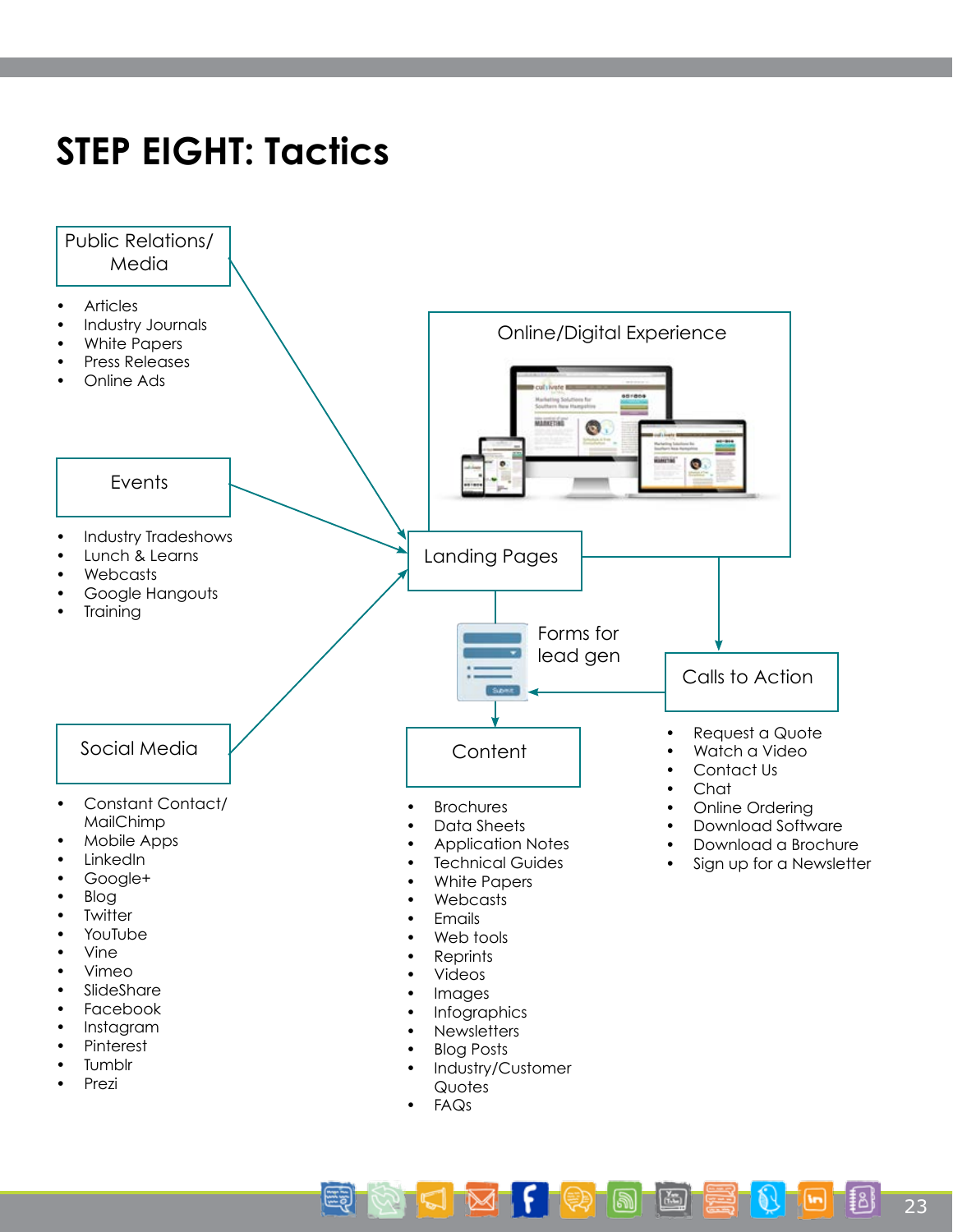

### **Tactics: Using Marketing to Generate Leads**

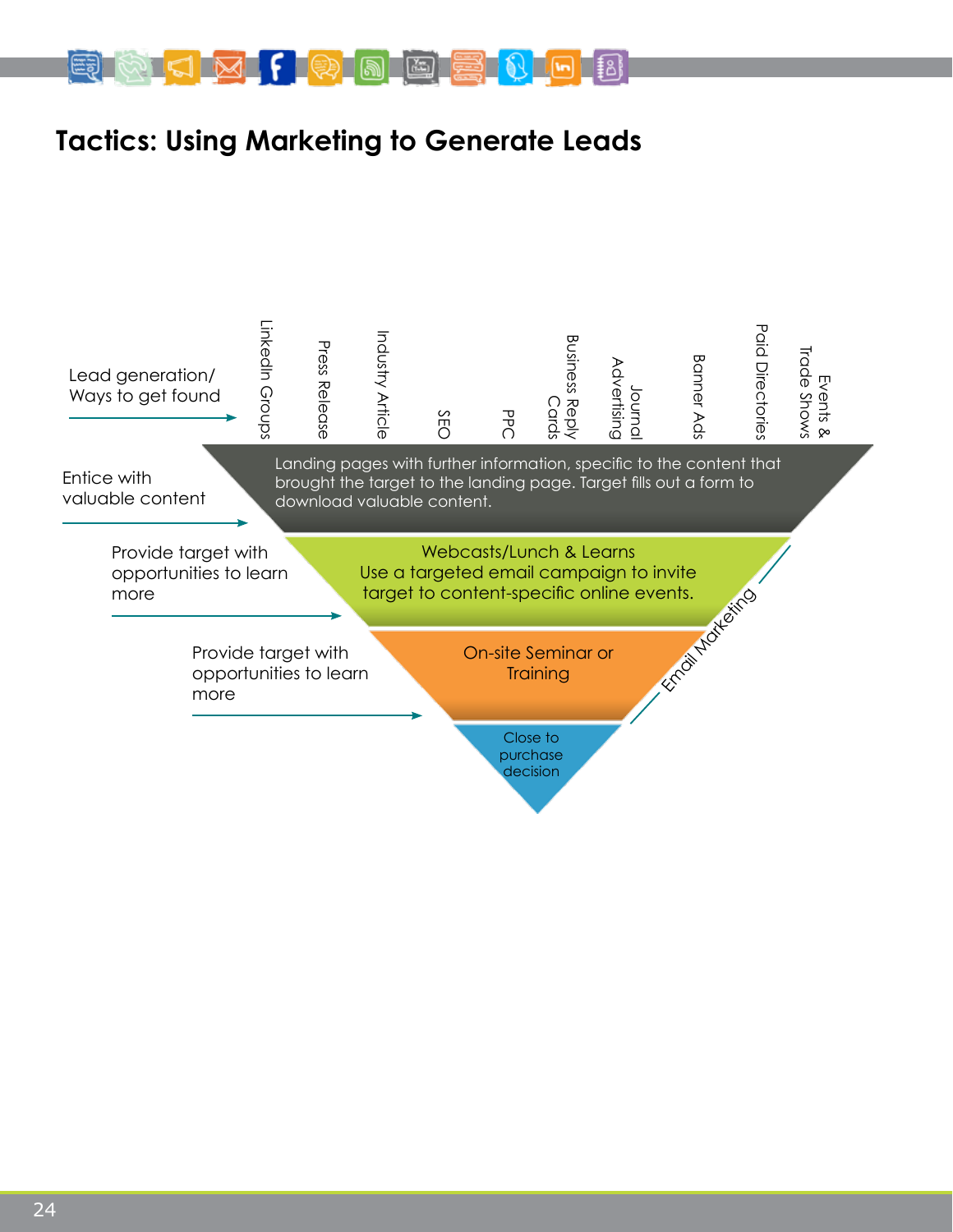## **Tactics: Planning**

Current State: Future State: Available Resources: Timeline to create an action plan:

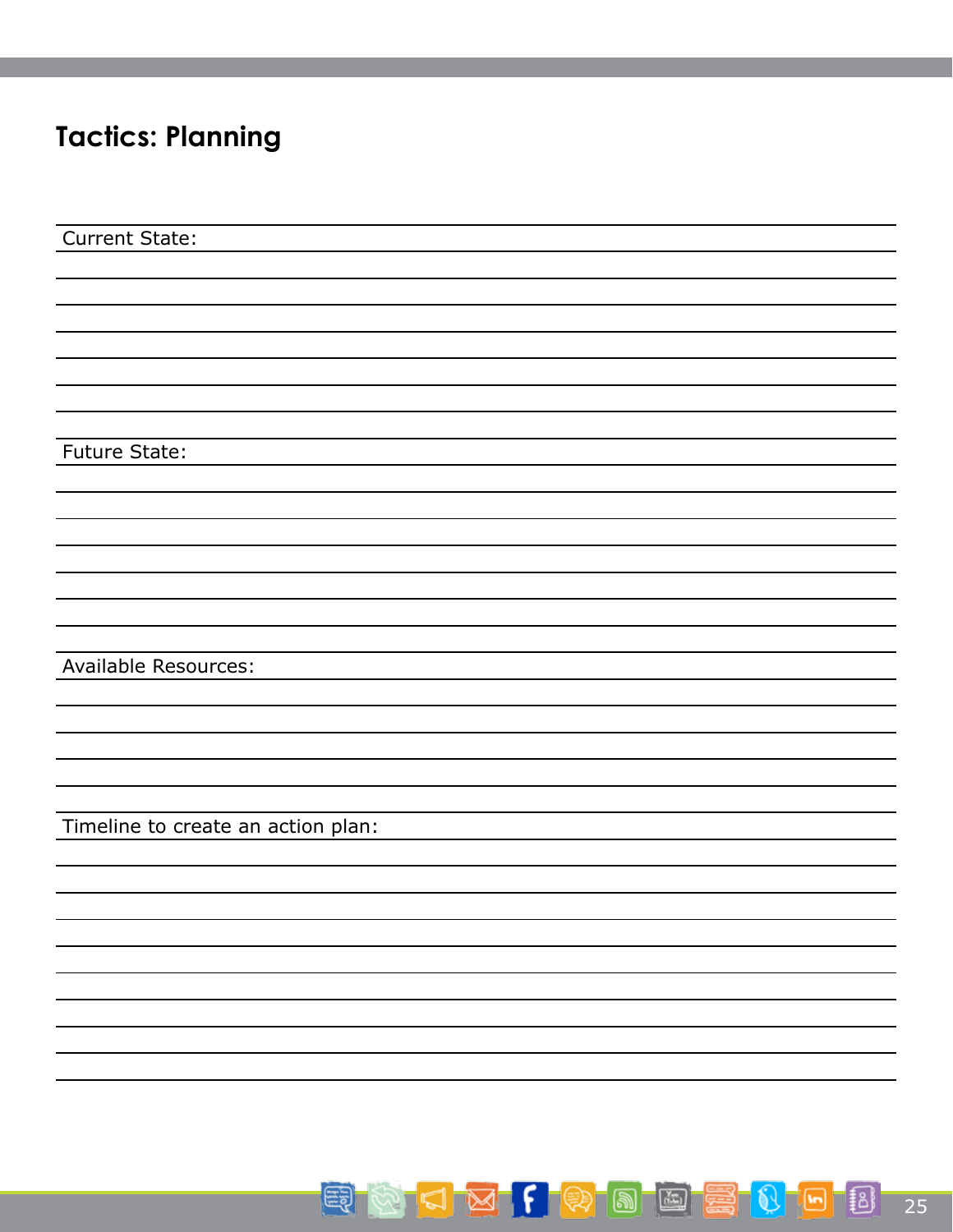

## **STEP NINE: Metrics**

| <b>Example Tactic</b>            | <b>Metric</b>                                                                                                                                          |
|----------------------------------|--------------------------------------------------------------------------------------------------------------------------------------------------------|
| LinkedIn Groups                  | #of leads generated                                                                                                                                    |
| Press Releases/Industry Articles | Clipping report (# of pickups), hits to corresponding landing page                                                                                     |
| SEO                              | Google Analytics (YoY analysis, page analysis, path analysis,<br>bounce rate, time spent on page, referrals, # of visitors, # of new<br>visitors, etc) |
| <b>PPC</b>                       | Click rates, conversion rates                                                                                                                          |
| <b>Traditional Marketing</b>     | Varies depending on media                                                                                                                              |
| <b>Paid Directories</b>          | # of quality leads provided                                                                                                                            |
| Emails                           | Open rate, click through rate, bounce rate, opt out, etc.                                                                                              |
| <b>Landing Pages</b>             | Assessment based on Google Analytics (see above)                                                                                                       |
| Forms                            | # of forms filled out                                                                                                                                  |
| Webcasts/Lunch and Learns        | # of attendees, # of requests for more information                                                                                                     |
| Seminars/Training                | # of attendees, # of requests for more information                                                                                                     |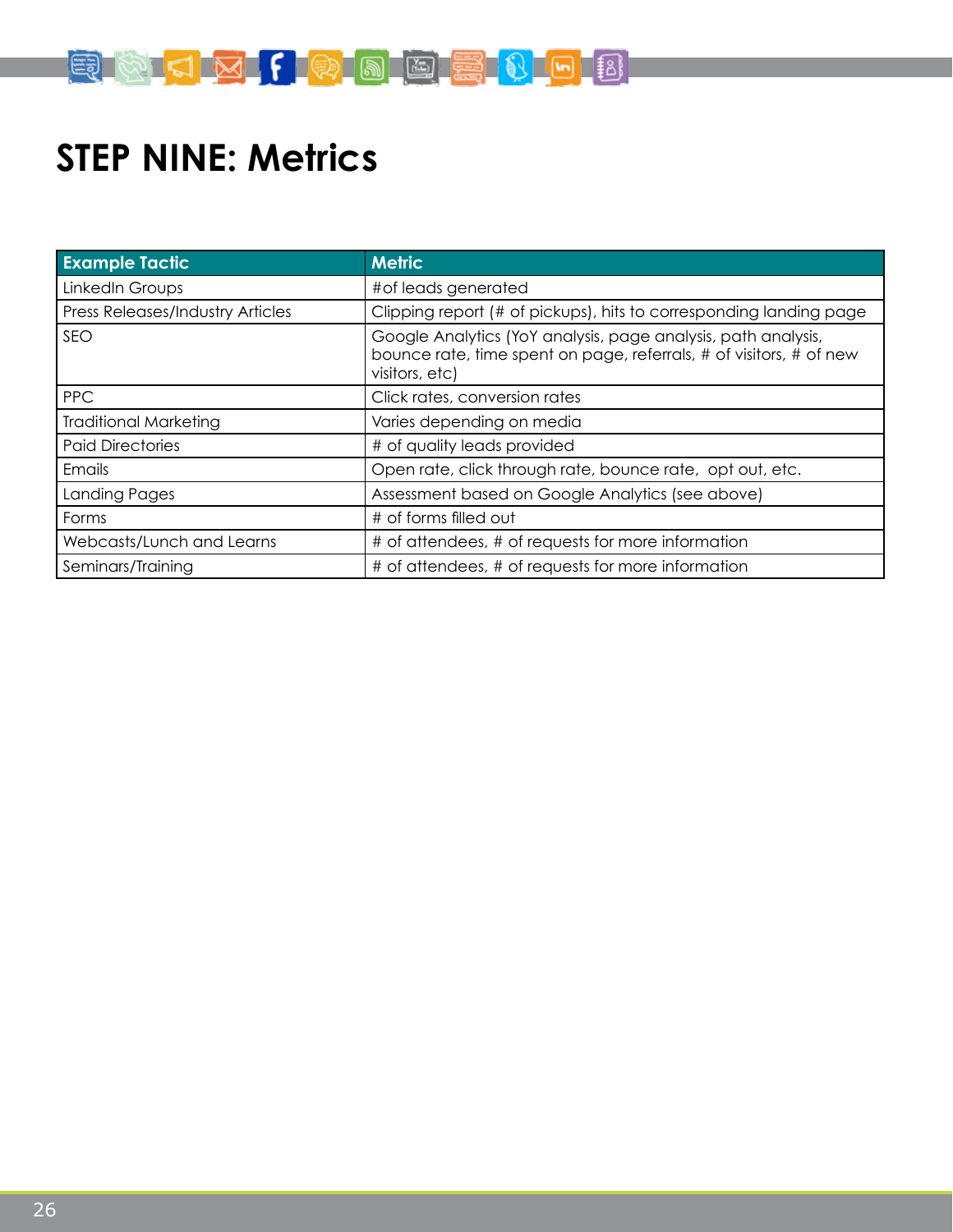## **STEP TEN: Return on Your Investment**

Marketing is overhead, and marketers like to spend money. And it's very easy to track money spent, but it's much harder to tie your sales and marketing efforts to your marketing initiatives. It is very hard to place a value on something you can't quantify.

### **Marketing ROI**

When you consider marketing ROI, you should think in terms of establshing goals, designing measurable programs, and focusing on continuous program improvement. You can track marketing ROI in many ways.

### **Revenue Metrics:**

Marketing's impact on company revenue can include:

- Incremental revenue
- Incremental contribution in \$ of individual programs
- Customer profitability to date
- Estimated lifetime value of an incremental customer
- Year-over-year or month-over-month comparison of total sales and/or margins of individual products.

### **Marketing Program Performance Metrics:**

The incremental contribution of individual marketing programs. (Attaching value to the number of email signups, number of brand mentions during an event.)

### **Product Performance:**

Comparatively measures the total sales and margins of individual products

#### **Brand Strength:**

Assesses brand preference against competing brands